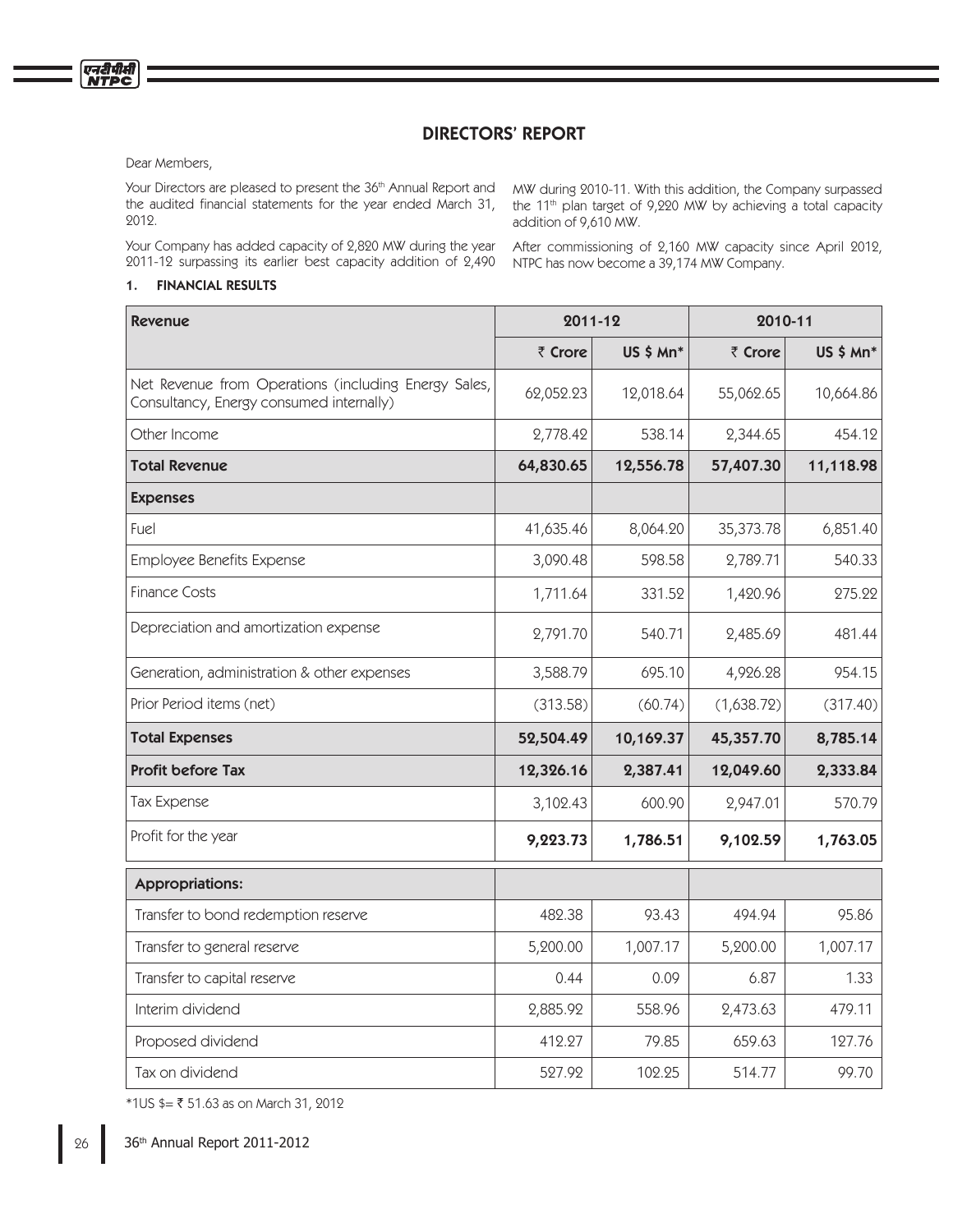

#### 2. FINANCIAL PERFORMANCE

#### 2.1 Revenue

 The total revenue of your Company for the year increased by 12.93% to  $\bar{\tau}$  64,830.65 crore from 57,407.30 crore during the previous year.

### 2.2 Profit Before and After Tax

The profit before tax was  $\bar{\tau}$  12,326.16 crore for the financial year 2011-12 as against  $\bar{\tau}$  12,049.60 crore last year. The profit after tax increased by 1.33% to 9,223.73 crore from 9,102.59 crore.

#### 3. DIVIDEND

### 3.1 Interim and Final Dividend

In addition to interim dividend of  $\bar{\tau}$  3.50 per equity share paid in February 2012, your Directors have recommended a final dividend of  $\bar{\tau}$  0.50 per equity share for the year 2011-12. The total dividend for the year is  $\bar{\tau}$  4.00 per equity share of  $\bar{\tau}$  10/- each against 3.80 per share paid during last year. The total dividend payout is 35.76% and the total dividend payout including dividend tax is 41.48% of profit after tax. The final dividend shall be paid after your approval at the Annual General Meeting. The dividend has been recommended in accordance with your Company's policy of balancing dividend pay-out with the requirement of deployment of internal accruals for its growth plans.

 Your Directors believe that growth of the Company through capacity addition, backward and forward integration and strategic diversification of its operations would lead to increase in shareholders' value.



#### 4. OPERATIONAL PERFORMANCE

#### 4.1 Generation

 During the year, the power stations of your Company generated 222.07 BUs of electricity which was 25.48% of the total power generated in India (without Bhutan import). The total power generated by the Company including its JVs and subsidiary was 240.31 BUs which was 27.57% of the total power generated in India (without Bhutan import). The power generated by the Company has registered an increase of 0.69% over the previous year's generation of 220.54 BUs. The total generation contributed by coal stations is 199.054 BUs during the year against generation of 195.282 BUs last year registering a growth of 1.93%. Generation could have been still higher but due to less grid demand, there was generation loss of 5.93 BUs. The coal based stations of your Company operated at average Plant Load Factor (PLF) of 85.00% (All India PLF 73.32%) and average Availability Factor of 89.73% on bar during the year. During the year, 6 coal based stations out of 15 achieved more than 90% PLF.

 The gas stations having a capacity of 3,955 MW achieved annual generation of 23.014 BUs at a PLF of 65.22% as against 25.255 BUs last year mainly due to less grid demand which accounted for a generation loss of 10.176 BUs. The average declared capacity of gas based stations of the year was 93.81% as compared to 92.60% during previous year.

#### Management Discussion and Analysis Report

 Management Discussion and Analysis Report for the year under review, as stipulated under Clause 49 of the Listing Agreement with the Stock Exchanges in India, is presented in Annex-I to this Report.

### 5. COMMERCIAL PERFORMANCE

 Your Company has realized 100% payment of current bills raised for sale of power for the ninth consecutive year.

5.1 Rebate Scheme/ One Time Settlement Scheme for realization of dues

 In order to achieve early realization of dues, provision of rebate, even for customers making payment after 30 days and upto 55<sup>th</sup> day, has been introduced in the Rebate Scheme for 2012-13. All the beneficiaries have established Letters of Credit (LC) and are maintaining it. As on 31.05.2012, your Company has monthly LCs of  $\bar{\bar{\tau}}$  4,888.74 crore. RBI, on behalf of State Governments, redeemed the bonds and serviced half-yearly interest installments on bonds in time as per One Time Settlement Scheme. The matter of securitization of outstanding dues amounting to  $\bar{\tau}$  1,310.83 crore pertaining to DESU period payable by Government of NCT of Delhi is under active consideration by the Ministry of Power.

## 5.2 Power Purchase Agreements for renewable energy

 Your Company had signed Power Purchase Agreements (PPAs) for Solar PV projects at Andaman & Nicobar Islands, Dadri, Faridabad, Raigarh, Ramagundam, Unchahar & Talcher and for Solar Thermal Project at Anta. The cumulative renewable energy capacity for which PPAs have been signed is 118 MW, consisting of 110 MW of solar capacity and 8 MW of small hydro capacity at Singrauli. PPA has been signed with West Bengal for sale of 75 MW allocated to the Company from Farakka-III.

### 5.3 Commercial Capacity

 The following units were declared commercial during the year 2011-12, adding 1,160 MW to commercial capacity of your Company:

| Project/ Unit       | Capacity (MW) | $COD*$     |
|---------------------|---------------|------------|
| Sipat-I, Unit#1     | 660           | 01.10.2011 |
| Simhadri-II, Unit#1 | 500           | 16.09.2011 |
| Total               | 1,160         |            |

\* COD- Commercial Operation Date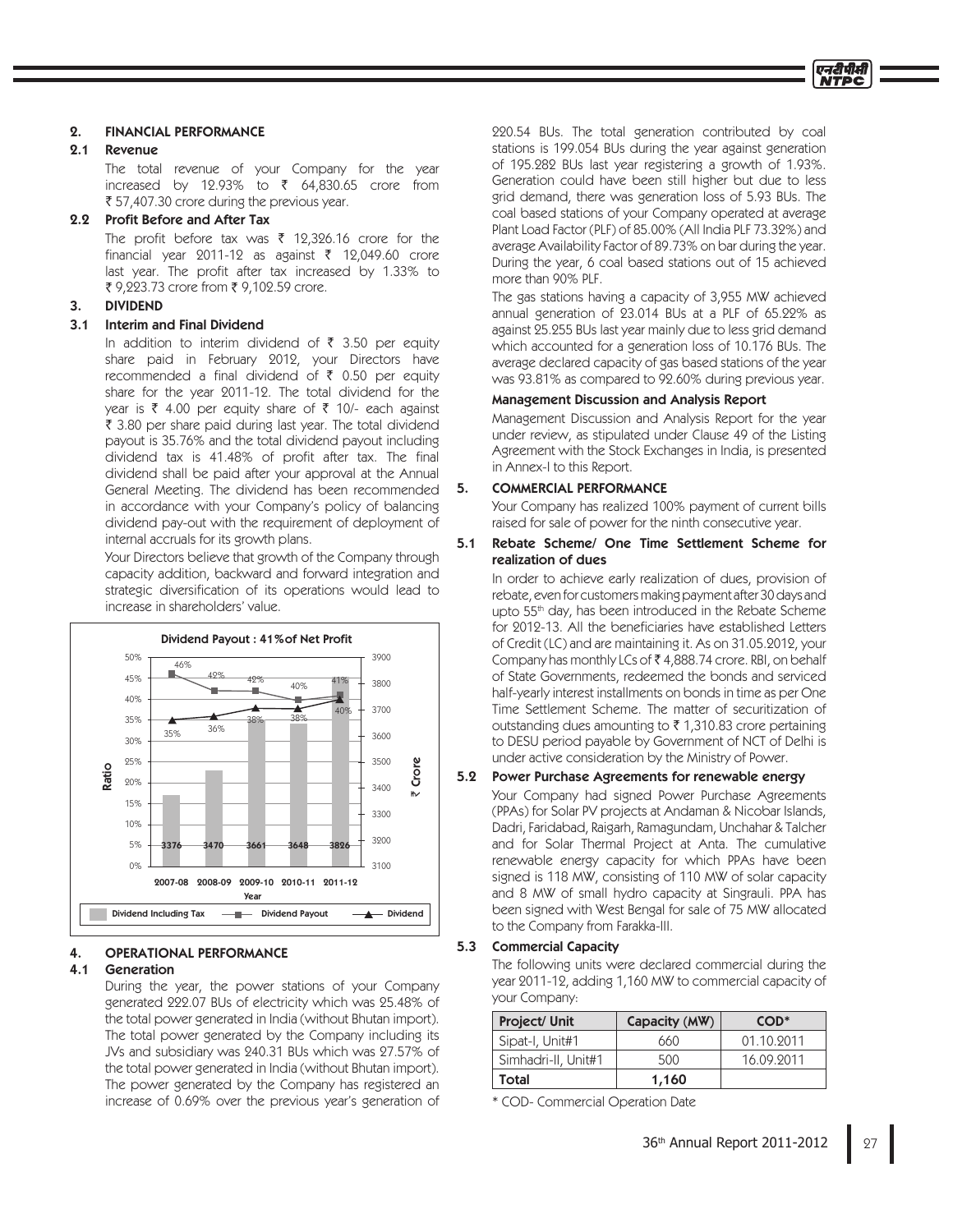Further, after the financial year 2011-12, Unit#6 of 500 MW of Farakka, Unit#2 of 660 MW of Sipat, Unit#2 of 500 MW of Jhajjar (JV i.e. Aravali Power Company Private Limited) have been declared commercial.

#### 5.4 Determination of Tariff

Your Company had filed tariff petitions for the five-year period starting 1.4.2009 before CERC for all the stations in accordance with the CERC (Terms and Conditions of Tariff) Regulations, 2009. The final tariff orders have been received for 19 stations till 30.06.2012.

### 5.5 Strengthening Customer Relationship

 Customer Relationship Management (CRM) initiative has been taken by your Company towards strengthening relationship with our customers. Under this, regular structured interaction with customers takes place on an ongoing basis for sharing of feedbacks /experiences /expectations. These meetings provide a platform for better interaction and sharing of experiences for mutual benefits. Based on the feedback received from the customers, the Company provides various support services to them, identifies potential areas of cooperation and shares each others' best practices. Besides, your Company also organized Regional Customer Meets, State specific Business Partner Meets and GENCOs Meets for better interaction and sharing of experience.

 Starting from 2008-09, NTPC has rolled out a Customer Satisfaction Index (CSI) for gathering customers' feedback and responding to their requirements. This initiative serves as a useful tool for further strengthening Customer Relationship and better appreciation of our business imperatives.

## 5.6 Supply of Electricity in 5 Kms area around plant

 Under the scheme of Government of India for provision of supply of electricity in 5 Kms area around Central Power Plants, your Company is implementing the electrification work around 29 projects. Award for implementation of the scheme has been placed at 8 stations.

## 6. INSTALLED CAPACITY

 During the year 2011-12, your Company added 2,820 MW detailed as under:

| Project/ Unit installed during<br>FY 2011-12                  | Capacity<br>(MW) |
|---------------------------------------------------------------|------------------|
| <b>NTPC owned</b>                                             |                  |
| Sipat-I                                                       | 1,320            |
| Simhadri-II                                                   | 500              |
| <b>Under JVs</b>                                              |                  |
| Jhajjar (JV with HPGCL & IPGCL)                               | 500              |
| Vallur (JV with TANGEDCO)                                     | 500              |
| <b>Addition during FY 11-12</b>                               | 2,820            |
| Project/ Unit installed in the first<br>quarter of FY 2012-13 | Capacity<br>(MW) |
| <b>NTPC owned</b>                                             |                  |
| Sipat -I, Unit#3                                              | 660              |
| Vindhyachal, Unit#11                                          | 500              |
| Rihand, Unit#5                                                | 500              |
| Mouda, Unit#1                                                 | 500              |
| <b>Addition after FY 11-12</b>                                | 2,160            |

 The capacity added by NTPC Group has registered a growth of 13.25% over the preceding year.

## 6.1 Installed Capacity of NTPC Group

 The total installed capacity of the NTPC Group has increased to 37,014 MW as on 31.03.2012 as tabulated below:

| <b>Owned by NTPC</b>                     | <b>MW</b> |
|------------------------------------------|-----------|
| Coal based projects                      | 28,695    |
| Gas based projects                       | 3,955     |
| Sub-total                                | 32,650    |
| <b>Joint Ventures &amp; Subsidiaries</b> |           |
| Coal based projects                      | 2,424     |
| Gas based projects                       | 1,940     |
| Sub-total                                | 4,364     |
| Total                                    | 37,014    |

 Now, with the commissioning of 2,160 MW after the financial year 2011-12, the installed capacity of NTPC's Group has become 39,174 MW.

## 7. CAPACITY ADDITION PROGRAM

 Your Company has adopted a multi-pronged growth strategy which includes capacity addition through green field projects, brown field expansions, joint ventures and acquisitions towards its journey to become the world's largest power producer. In addition to furthering capacity addition through Coal / Gas based thermal power projects, your Company has been pursuing enhancement of its power generation portfolio through Hydro, Renewable Energy and Nuclear energy projects.

## 7.1 Projects under Implementation

 Your Company's various projects having aggregate capacity of 14,818 MW including 2,890 MW, being undertaken by Joint Venture Companies were under construction as on 31.03.2012 excluding 2,160 MW commissioned during first quarter of financial year 2012-13, as detailed below:

|    | List of Ongoing Projects as on 31.03.2012 excluding<br>2,160 MW commissioned during first quarter of FY<br>2012-13 |       |  |
|----|--------------------------------------------------------------------------------------------------------------------|-------|--|
|    | Name of the Project<br>Capacity<br>(MW)                                                                            |       |  |
| ı. | Projects under NTPC Ltd                                                                                            |       |  |
| А. | <b>Coal Based Projects</b>                                                                                         |       |  |
| 1. | Barh-I                                                                                                             | 1,980 |  |
| 2. | Bongaigaon-I                                                                                                       | 750   |  |
| 3. | Mouda-I                                                                                                            | 500   |  |
| 4. | Barh-II                                                                                                            | 1,320 |  |
| 5. | Rihand-III                                                                                                         | 500   |  |
| 6. | Vindhyachal-IV                                                                                                     | 500   |  |
| 7. | Kudgi                                                                                                              | 2,400 |  |
| 8. | Solapur                                                                                                            | 1,320 |  |
| 9. | Mouda-II                                                                                                           | 1,320 |  |
|    | 10,590<br>Sub Total (A)                                                                                            |       |  |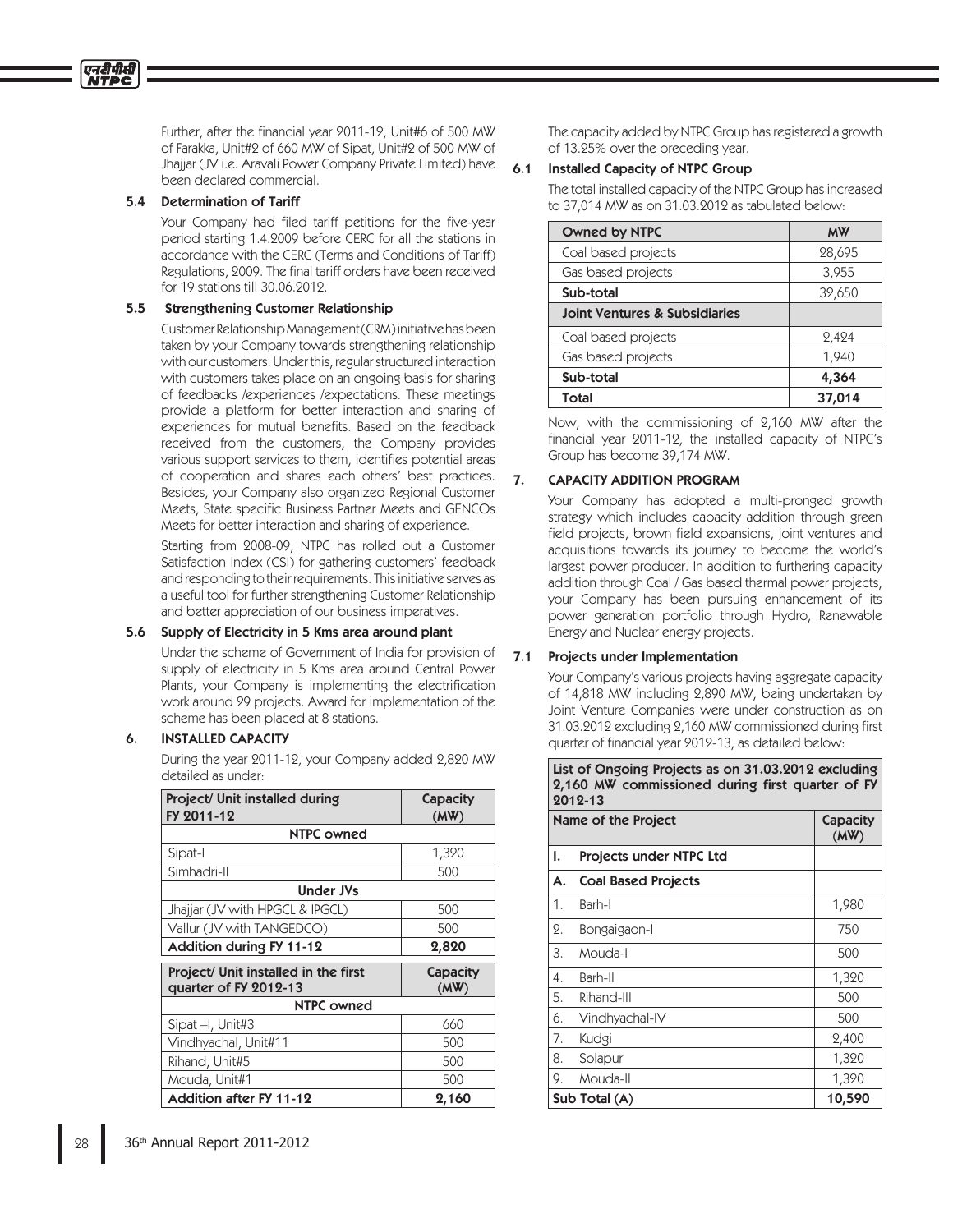| Name of the Project                        |                                                                                                      | Capacity<br>(MW) |  |  |
|--------------------------------------------|------------------------------------------------------------------------------------------------------|------------------|--|--|
| В.<br>Hydro Electric Power Projects (HEPP) |                                                                                                      |                  |  |  |
|                                            | 10. Koldam                                                                                           | 800              |  |  |
|                                            | 11. Tapovan Vishnugad                                                                                | 520              |  |  |
|                                            | Sub Total(B)                                                                                         | 1,320            |  |  |
| C.                                         | Renewable Projects                                                                                   |                  |  |  |
| 12.                                        | Singrauli CW HEPP                                                                                    | 8                |  |  |
|                                            | 13. Dadri Solar PV                                                                                   | 5                |  |  |
|                                            | 14. Andaman Solar PV                                                                                 | 5                |  |  |
|                                            | Sub Total (C)                                                                                        | 18               |  |  |
|                                            | Total $I(A)+(B)+(C)$                                                                                 | 11,928           |  |  |
| Ш                                          | Projects under JVs                                                                                   |                  |  |  |
|                                            | <b>Coal Based Projects</b>                                                                           |                  |  |  |
|                                            | 15. Jhajjar- JV with HPGCL & IPGCL                                                                   | 500              |  |  |
| 16.                                        | Vallur - JV with TNEB                                                                                | 1,000            |  |  |
| 17.                                        | Nabinagar- JV with Railways                                                                          | 1,000            |  |  |
|                                            | 18. Muzaffarpur Expansion (MTPS)-<br>JV with BSEB                                                    | 390              |  |  |
| <b>Total II</b>                            |                                                                                                      | 2,890            |  |  |
| Ш                                          | <b>Total On-Going Projects as on</b><br>31.03.2012 (I)+(II)                                          | 14,818           |  |  |
|                                            | List of Projects added in first quarter of<br>FY 2012-13                                             |                  |  |  |
| IV.                                        | Project under NTPC Ltd. (Coal Based)                                                                 |                  |  |  |
|                                            | 19. Vindhyachal-V                                                                                    | 500              |  |  |
| V                                          | Project under JVs                                                                                    |                  |  |  |
| 20.                                        | Meja (JV with UPRVUNL)                                                                               | 1,320            |  |  |
| ٧I                                         | <b>Total Ongoing Projects added within</b><br>first quarter after FY 2011-12                         | 1,820            |  |  |
| VII                                        | Total Projects under Construction by<br>NTPC till first Quarter after FY 2011-12<br>$(I+IV)$         | 12,428           |  |  |
|                                            | VIII Total Projects under Construction by<br>JVs till first Quarter after FY 2011-12<br>$(VI+VI)$    | 4,210            |  |  |
| IX                                         | Total Projects under Construction by<br>NTPC Group till first Quarter after FY<br>2011-12 (VII+VIII) | 16,638           |  |  |

 Now, with the placement of main plant package award for Vindhyachal-V (500 MW) and for Meja (1,320 MW) projects, NTPC Groups' aggregate capacity under construction has become 16,638 MW (including 4,210 MW by JVs).

#### 7.2 New Projects

 Your Company has a capacity addition program for 14,038 MW capacity under  $12<sup>th</sup>$  Plan Period (2012-2017) which includes 2,890 MW capacity through Joint Ventures and Subsidiaries. Proposals for 12,941 MW capacity addition are under various stages of bidding. Feasibility Reports have been approved for additional capacity of 12,111 MW (including 2,100 MW through JV and Subsidiaries).

Your Company has also taken up studies/ preparation of

Feasibility Reports of about 13,000 MW capacity and is pursuing statutory clearances for various other projects to be taken up in future.

## 7.3 New Technology

 To meet the future challenges of meeting India's electricity needs at affordable cost with minimum environmental impact, your Company has drawn a long term Technology Roadmap up to year 2032 which involves development, adoption and promotion of safe, efficient and clean technologies for entire value chain of power generation business.

 Your Company has adopted several new technologies including combined cycle gas-fired power stations, Merry-go-round, Distributed Digital Control & Management Information System, High Voltage Direct Current transmission, Sliding Pressure Operation of SG, Dry Ash Extraction and Disposal, 765 KV Switchyard, Ash Water Recirculation System, Liquid Waste Management System, Performance Analysis and Diagnostic Optimization, Tunnel Boring Machines and Super Critical Technologies. In order to improve efficiency further your Company has adopted higher steam parameters for Barh Expansion project and all of its 660 MW and 800 MW projects resulting in 5% gain in efficiency over the efficiency of conventional sub-critical 500 MW unit considering similar coal. For the sub-critical 500 MW units also, reheat temperature has been increased to 565 deg C for all the new units resulting in about 0.7% gain in efficiency.

 Your Company has taken initiatives for development of advance ultra super critical technology for which it has entered into MOU with BHEL and IGCAR. It will enhance thermal efficiency to around 45% and result in about 15-17% less CO $_{2}$  emission as compared to conventional subcritical thermal power plants. Detailed project report is being prepared for hybrid solar thermal plant of about 3.6 MW by integration of solar heat with 210 MW coal based unit at Dadri. Solar heat is being integrated along with feed heaters in the turbine cycle for conversion of solar heat to electrical power with the help of existing steam cycle of 210 MW. Once integrated, this will reduce coal consumption thereby reducing CO $_{_2}$  emissions.

## 7.4 Project Management – A New Approach

 Your Company believes that in order to achieve its ambitious capacity addition targets, it has to build on its capabilities and leverage its expertise in power project execution. Accordingly, it has revised its delegation of powers and has empowered its regions and projects to enable faster decision making. Your Company has already established a state-of-the-art IT enabled Project Monitoring Centre (PMC) for facilitating fast track project implementation. PMC is extensively utilized for tracking and resolving project issues and helps in providing effective coordination between the agencies. It ensures better and fast monitoring of the projects.

### 7.5 Capacity addition through Subsidiaries and Joint Ventures (JVs)

 Besides adding capacities on its own, your Company plans to add capacities through some of its subsidiaries and joint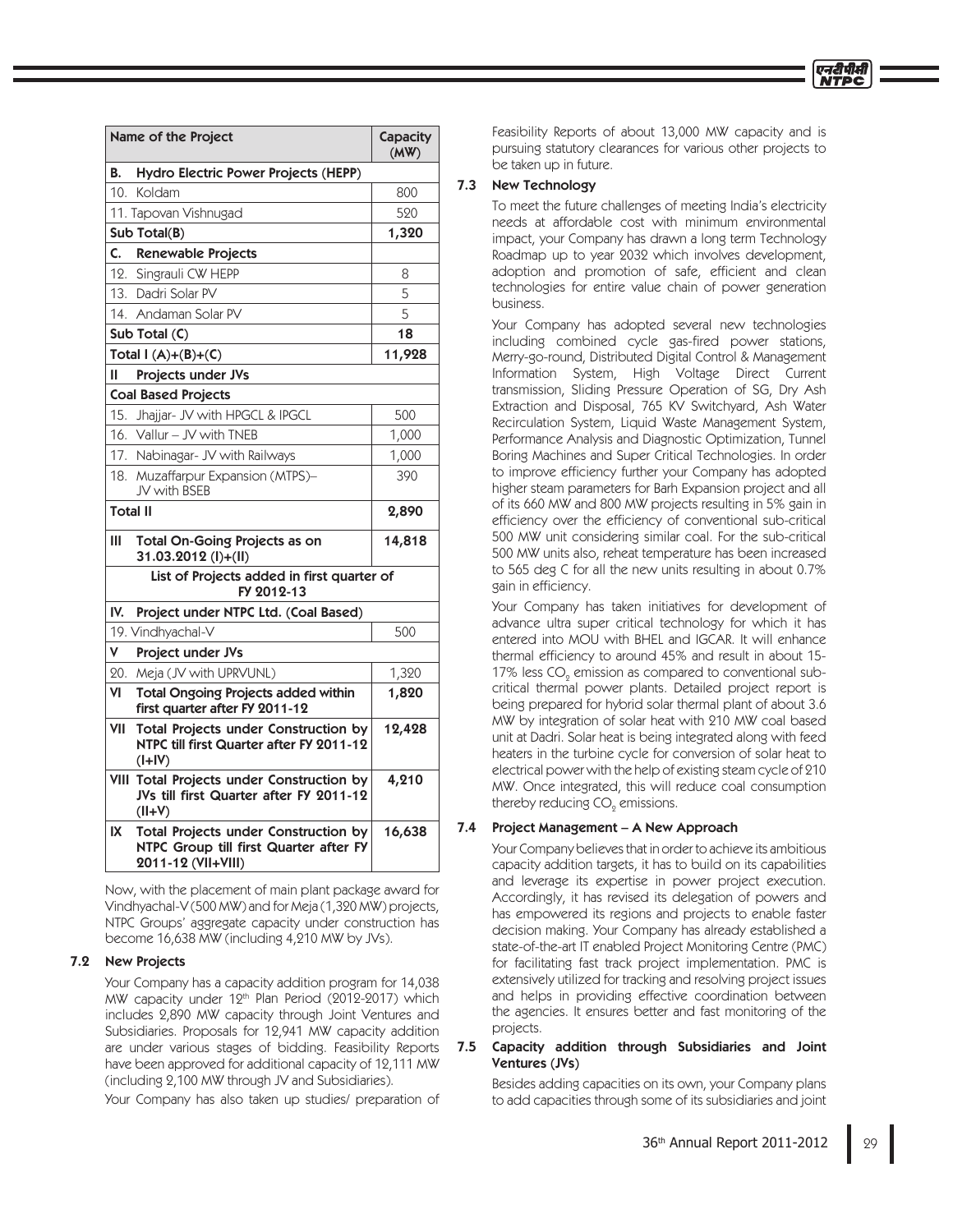ventures. The detail of JV Companies/Subsidiaries along with details of Joint Venture partners for capacity addition are as under:

| Name of<br>Company                                                  | <b>JV Partner</b>                                                                                       | <b>Details</b>                                                                                                                                                                                                                                                                                                                                                                                                                                                                                                                                       |
|---------------------------------------------------------------------|---------------------------------------------------------------------------------------------------------|------------------------------------------------------------------------------------------------------------------------------------------------------------------------------------------------------------------------------------------------------------------------------------------------------------------------------------------------------------------------------------------------------------------------------------------------------------------------------------------------------------------------------------------------------|
| <b>NSPCL</b><br>(NTPC-SAIL Power<br>Co. Pvt. Ltd.)                  | Steel Authority of India Ltd.<br>(SAIL)                                                                 | A 50:50 JVC formed to own and operate captive power plants at Durgapur<br>(120 MW), Rourkela (120 MW) and Bhilai Steel Plant (74 MW). 2X250 MW<br>units have been implemented at Bhilai.                                                                                                                                                                                                                                                                                                                                                             |
|                                                                     |                                                                                                         | The Company plans to add further capacity of 2X250 MW at Bhilai and 250<br>MW at Rourkela.                                                                                                                                                                                                                                                                                                                                                                                                                                                           |
| <b>NTECL</b><br>(NTPC Tamil Nadu<br>Energy Co. Ltd.)                | Tamilnadu Generation and<br><b>Distribution Corporation</b><br>Limited<br>(TANGEDCO) (erstwhile         | A 50:50 JVC is implementing 3x500 MW coal based power project at Vallur,<br>Tamilnadu.<br>Unit#1 of the Project was synchronized on 09.03.2012 and full load<br>operation was achieved on 28.03.2012. Construction of Unit#2 and Unit#3                                                                                                                                                                                                                                                                                                              |
|                                                                     | TNEB)                                                                                                   | is in progress.                                                                                                                                                                                                                                                                                                                                                                                                                                                                                                                                      |
| <b>APCPL</b><br>(Aravali Power<br>Company Pvt.<br>Ltd.              | Indraprastha Power<br>Generation Co Ltd.<br>(IPGCL) and Haryana<br>Power Generation Co Ltd.<br>(HPGCL). | This JVC has set up coal based Indira Gandhi Super Thermal Power Project<br>consisting of 3 units of 500 MW each. NTPC, IPGCL and HPGCL have<br>contributed equity in the ratio of 50:25:25. Unit#1 of 500 MW was already<br>declared commercial on 05.03.2011 and Unit#2 was declared commercial<br>on 21.04.2012. For Unit#3, boiler light up was done on 17.05.2012 and TG<br>Box up on 02.06.2012.                                                                                                                                               |
| <b>BRBCL</b><br>(Bhartiya Rail Bijlee<br>Company Ltd.)              | Ministry of Railways                                                                                    | A subsidiary of NTPC, formed as a JVC with Ministry of Railways with equity<br>contribution in the ratio of 74:26 respectively for setting up power project<br>of 1000 MW (4X250 MW) capacity at Nabinagar in Bihar. Construction work<br>is under progress on site.                                                                                                                                                                                                                                                                                 |
| <b>MUNPL</b><br>(Meja Urja Nigam<br>Pvt. Ltd.)                      | Uttar Pradesh Rajya Vidut<br>Utpadan Nigam Ltd.<br>(UPRVUNL)                                            | A 50:50 JVC formed for setting up 1320 MW (2X660 MW) coal based power<br>project in the state Uttar Pradesh. Main plant award (SG and TG Package)<br>have been awarded and site construction activities are in progress.                                                                                                                                                                                                                                                                                                                             |
| <b>KBUNL</b><br>(Kanti Bijlee<br>Utpadan Nigam<br>Ltd.)             | <b>Bihar State Electricity Board</b><br>(BSEB)                                                          | A subsidiary of NTPC formed as a JVC with BSEB, took over MTPS having 2<br>units of 110 MW each from BSEB. The equity of NTPC in this subsidiary is 65<br>%. Both the units of Stage-I are under Renovation and Modernisation. The<br>Company has also taken expansion of the project by 2X195 MW units for<br>which construction is in progress. Major packages have been awarded and<br>remaining packages shall be awarded soon.                                                                                                                  |
| <b>NPGCL</b><br>(Nabinagar<br>Power Generating<br>Company Pvt.Ltd.) | <b>Bihar State Electricity Board</b>                                                                    | A 50:50 JVC for setting up and operation of a (3x660 MW) Coal based plant<br>at Nabinagar. Land acquisition activities are in progress.                                                                                                                                                                                                                                                                                                                                                                                                              |
| <b>RGPPL</b><br>(Ratnagiri Gas and<br>Power Pvt. Ltd.)              | GAIL, ICICI, SBI, IDBI,<br>Canara Bank and MSEB<br>Holding Co.                                          | A JVC between NTPC, GAIL, MSEB holding Co. and Indian Fls. NTPC is having<br>a stake of 31.52%. All the three Power Blocks with a combined capacity<br>of 1,940 MW are in commercial operation since May 2009. Power Block<br>generated 11,619 MUs of energy during the FY 2011-12.<br>LNG terminal is under commissioning and the commissioning cargo arrived<br>at Dabhol port in last of March 2012.                                                                                                                                              |
| <b>ASHVINI</b><br>(Anushakti Vidhyut<br>Nigam Ltd.)                 | Nuclear Power Corporation<br>of India Ltd. (NPCIL)                                                      | ASHVINI was incorporated on 27.01.2011 as a JVC with NPCIL having 51%<br>equity and NTPC having 49% equity. The company has been formed for<br>setting up nuclear power project (s) and also to explore possibilities of<br>entering in areas of front end fuel cycle like uranium mining etc.<br>Project site of Gorakhpur, Haryana has been finalized for setting up<br>Haryana Atomic Power Plant (2X700 MW). Geo technical investigations and<br>topographical survey work orders have been awarded. Construction is likely<br>to start in 2015. |

 In addition, NTPC Limited has signed Memorandum of Understanding with Ministry of Railways to set up 1,320 MW power project at Adra, West Bengal through Bhartiya Rail Bijlee Company Limited.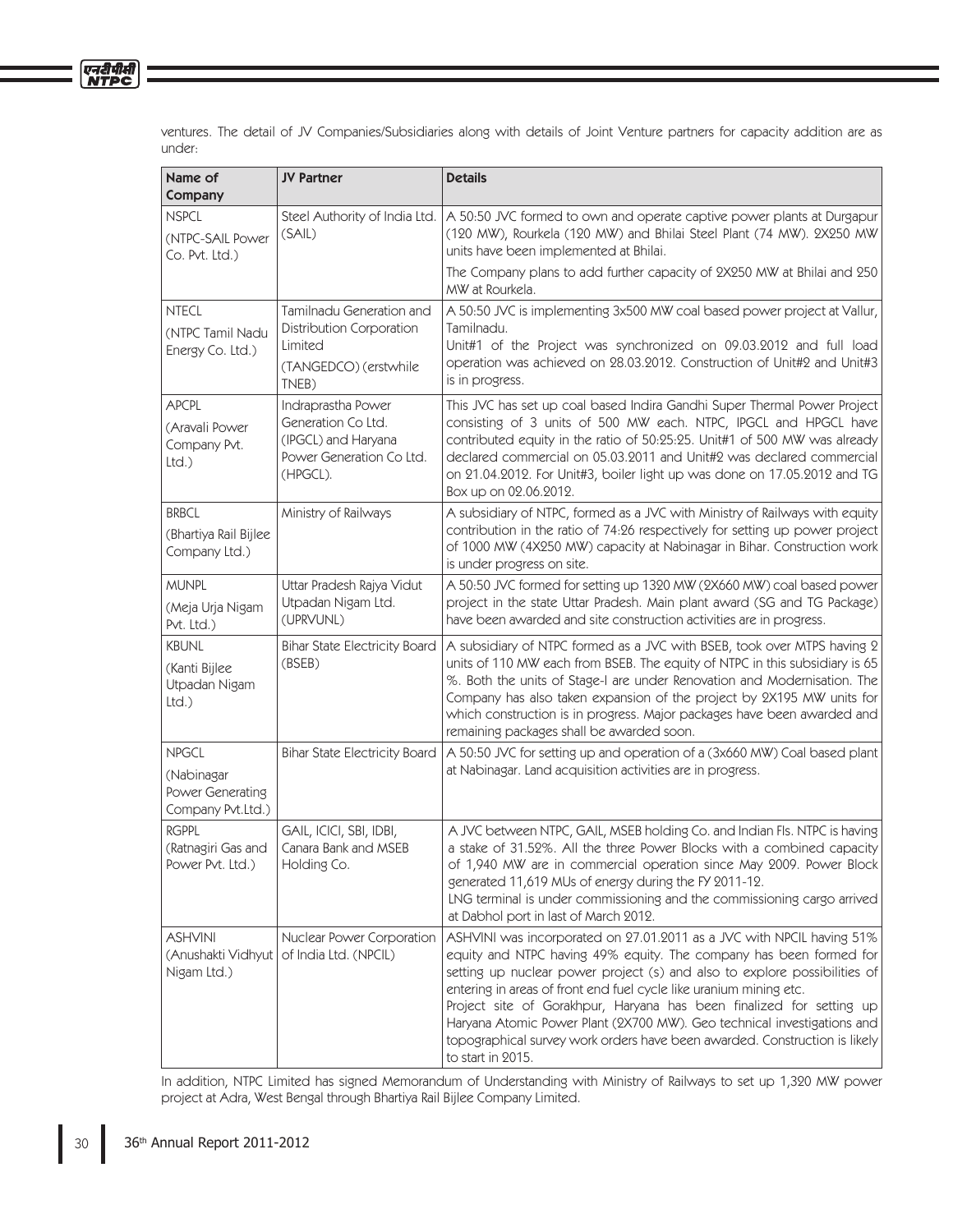## 7.6 Hydro Power

 At present 1,320 MW Hydro capacity is under implementation apart from 291 MW under bidding.

**7.6.1** Your Company is setting up the following hydro projects for increasing its footprints in renewable energy development:

| <b>Project</b>                       | Location         | Capacity |
|--------------------------------------|------------------|----------|
| Koldam HEPP                          | Himachal Pradesh | 800 MW   |
| Tapovan-Vishungad HEPP   Uttarakhand |                  | 520 MW   |
| Lata Tapovan HEPP*                   | Uttarakhand      | 171 MW   |
| Rammam-III HEPP*                     | West Bengal      | 120 MW   |

 \*Lata Tapovan HEPP and Rammam-III are being developed as Regional projects, which were earlier to be implemented by NTPC Hydro Limited, a wholly-owned subsidiary of NTPC. NTPC Hydro Limited is now being merged with NTPC Limited.

 Your Company is also considering Rupsiabagar-Khasiabara HEPP (261 MW) located at Uttarakhand for which the Company has submitted to Ministry of Environment and Forests for reconsideration of case of rejection of forest clearance.

 Loharinag Pala HEPP had been discontinued on the advice of Ministry of Power. Ministry of Power has constituted Empowered Committee to facilitate settlement of claims, project-site safety measures and for transfer of project to Government of Uttarakhand.

## 7.6.2 Hydro Engineering

- 7.6.2.1 In pursuance of Memorandum of Agreement signed with Govt. of Mizoram, Detailed Project Report of Kolodyne HEPP (4X115MW) prepared by Central Water Commission for Govt. of Mizoram and updated by NTPC was submitted to CEA for according Techno-Economic Clearance (TEC). CEA has considered the proposal and accorded Techno-Economic Clearance on 14.09.2011. The environment clearance for the project is being pursued with the Government of Mizoram.
- **7.6.2.2** Your Company carried out the assignment of preparation of Detailed Project Report (DPR) for Amochu Reservoir Hydro-electric Project (4X135 MW) in Bhutan and the DPR has been submitted to CEA and Royal Government of Bhutan in October 2011. Additional geological investigations based on CEA comments are being carried out.

## 7.7 Capacity Addition through other Renewable energy Sources – Solar and Wind

 Your Company is having ambitious plan for capacity addition of 1,000 MW through renewable energy sources, out of which for 300 MW road map has already been prepared for implementation by 2017.

 Your Company is implementing 5 MW Solar PV based project in Uttar Pradesh (Dadri), 5 MW Solar PV based Project in Andaman & Nicobar (Port Blair) and 8 MW HEPP at Uttar Pradesh (Singrauli). In addition, 15 MW Solar Thermal based power in Rajasthan (Anta), 5 MW Solar PV based project in Haryana (Faridabad), 10 MW each Solar PV based Projects in Uttar Pradesh (Unchahar) and Odisha (Talcher), 50 MW Solar PV based project in Andhra Pradesh (Ramagundam), 50 MW Solar PV based project in Madhya

 Pradesh (Rajgarh), 100 MW wind energy based project in Karnataka and 20 MW wind energy based project in Kerala are also being planned.

## 8. STRATEGIC DIVERSIFICATION- INCREASING SELF-RELIANCE

8.1 In order to strengthen its competitive advantage in power generation business, your Company also plans to diversify its portfolio to emerge as an integrated power major, with presence across entire energy value chain through backward and forward integration into areas such as coal mining, power equipment manufacturing, power trading, distribution, etc.

 Business opportunities are being continuously explored through market scanning and new business plans are adopted accordingly.

8.1.1 The details of joint venture Companies taking up activities in other businesses is as under:

| Name of<br>Company                                                          | <b>JV Partner</b>                       | <b>Activities</b><br>undertaken                                                                                                                                                                                                                                                                                                                                                           |  |
|-----------------------------------------------------------------------------|-----------------------------------------|-------------------------------------------------------------------------------------------------------------------------------------------------------------------------------------------------------------------------------------------------------------------------------------------------------------------------------------------------------------------------------------------|--|
| UPL<br>(Utility<br>Powertech<br>Ltd.                                        | Reliance<br>Infrastructure<br>Limited   | Takes up assignments of<br>construction, erection<br>and supervision of<br>power sector and<br>other sectors like O&M<br>services, RLA studies,<br>power distribution, non-<br>conventional projects.                                                                                                                                                                                     |  |
| <b>NASL</b><br>(NTPC<br><b>ALSTOM</b><br>Power<br>Services<br>Pvt. Ltd.)    | <b>ALSTOM</b><br>Power<br>Generation AG | Takes up renovation and<br>modernization assignments<br>of power plants both<br>in India and in SAARC<br>Countries.                                                                                                                                                                                                                                                                       |  |
| EESL<br>(Energy<br>Efficiency<br><b>Services</b><br>Ltd.                    | PFC, PGCIL and<br>RFC                   | The Company was formed<br>on December 10, 2009<br>for implementation of<br>Energy Efficiency projects<br>and to promote energy<br>conservation and climate<br>change.<br>The Company is working<br>on Energy Audit of<br><b>Buildings and Agricultural</b><br>Pump replacement under<br>Perform Achieve Trade<br>scheme and implementing<br>Bachat Lamp Yojna for<br>various State Govts. |  |
| <b>NHPTL</b><br>(National<br>High<br>Power Test<br>Laboratory<br>Pvt. Ltd.) | NHPC, PGCIL<br>and DVC                  | The Company was<br>incorporated on<br>22.05.2009 for setting up<br>facility for short circuit<br>testing of transformers and<br>other electrical equipment.<br>The site for setting up<br>the laboratory is located<br>at Bina, MP. Construction<br>activities and award<br>activities are in progress.                                                                                   |  |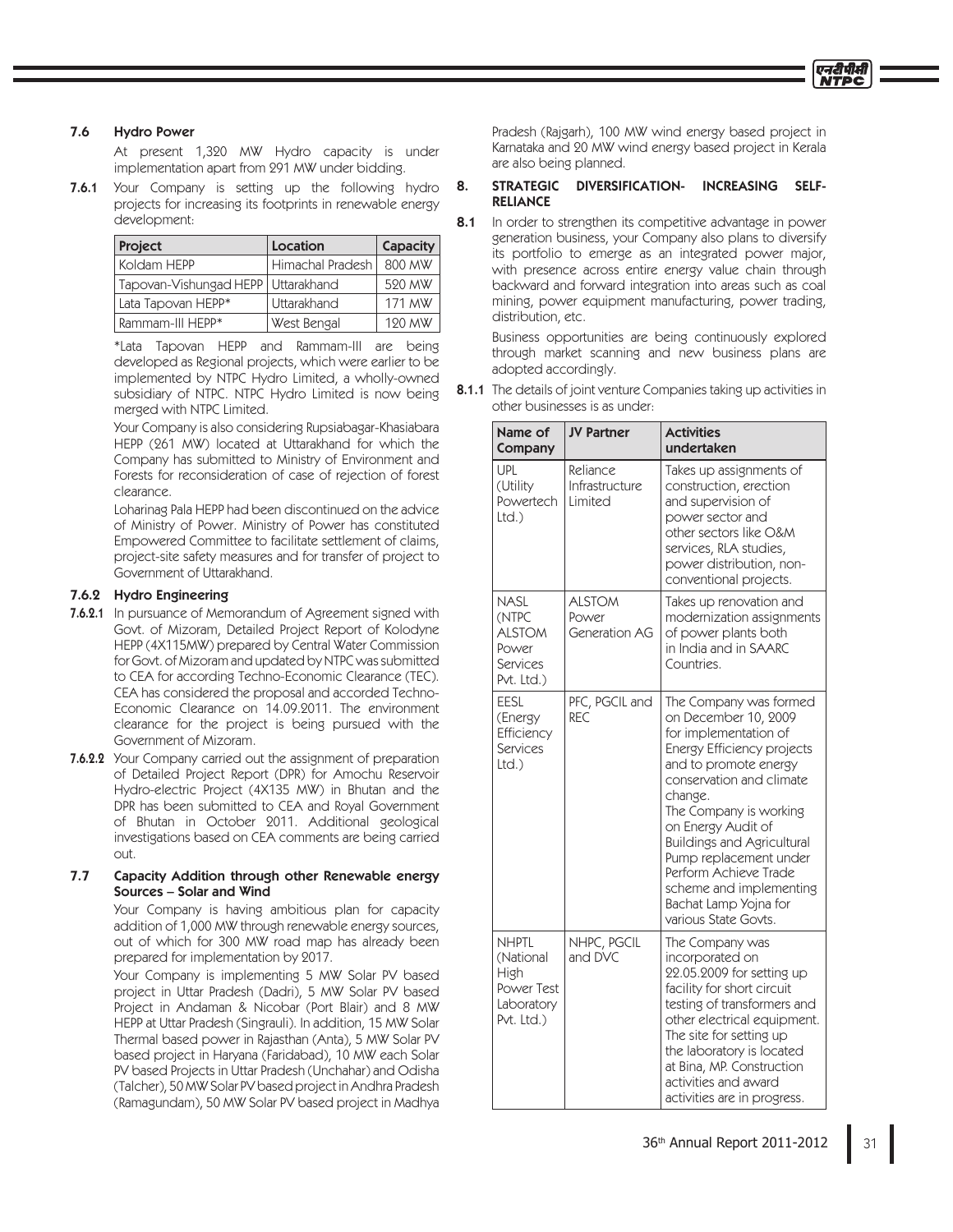| Name of<br>Company                                    | <b>JV Partner</b>                                          | <b>Activities</b><br>undertaken                                                                                                                                                                                                                                                                                                                                  |
|-------------------------------------------------------|------------------------------------------------------------|------------------------------------------------------------------------------------------------------------------------------------------------------------------------------------------------------------------------------------------------------------------------------------------------------------------------------------------------------------------|
| <b>NPFX</b><br>(National<br>Power<br>Exchange<br>Ltd. | NHPC, PFC,<br>TCS, BSE, IFCI,<br>Meenakshi,<br><b>DPSC</b> | The Company was formed<br>to facilitate, promote,<br>assist, regulate and manage<br>nation wide trading of<br>all forms of Electrical<br>energies and also to settle<br>Trades in a transparent<br>fair and open manner.<br>By-laws of Exchange<br>submitted by NPEX to<br>CERC on 30.03.2011 and<br>the approval has been<br>accorded by CERC on<br>24.04.2012. |

एनदीपीसी

- **8.2** The details of subsidiary Companies in other businesses are as under:
- 8.2.1 NTPC Electric Supply Company Limited, a wholly owned subsidiary of NTPC was incorporated to foray into the business of distribution and supply of electrical energy as a sequel to reforms initiated in the power sector. The Company is undertaking implementation of turnkey Rajiv Gandhi Gramin Vidyutikaran Yojna Projects (details given under Rural Electrification in the Report), turnkey execution of sub-stations for utilities, project management consultancy for provision of supply of electricity in 5 km area around NTPC power projects.

 This subsidiary has commenced business of retail distribution of power in various industrial parks developed by Kerala Industrial Infrastructure Development Corporation (KINFRA), through its Joint Venture Company namely KINESCO Power and Utilities Private Limited, formed with KINFRA.

- 8.2.2 NTPC Vidyut Vyapar Nigam Limited, a wholly owned subsidiary of NTPC was incorporated to undertake sale and purchase of electric power and to effectively utilize installed capacity and thus enable reduction in the cost of power. The Company is involved in power trading, sale of fly ash and cenosphere. It has been appointed as the nodal agency for Jawahar Lal Nehru National Solar Mission.
- 8.3 In order to strengthen its competitive advantage in power generation business, the Company has diversified into the area of manufacturing through the following joint ventures:
- 8.3.1 NTPC-BHEL Power Projects Pvt. Limited (NBPPL), a joint venture of your Company with BHEL was incorporated on April 28, 2008 for taking up activities of Engineering, procurement and construction of power plants and manufacturing of equipments. Manufacturing plant of NBPPL is being constructed at Mannavaram, Tirupati in Andhra Pradesh. The Company is executing EPC contracts for balance of plants packages of Palatana Combined Cycle Power plant in Tripura, Namrup Combined Cycle Power Plant in Assam for BHEL and BOP including Erection & Commissioning works of entire plant for Monarchak, Tripura for NEEPCO.
- 8.3.2 Another joint venture Company, BF-NTPC Energy Systems Limited was incorporated with Bharat Forge Limited on June 19, 2008 to manufacture castings, forgings, fittings and high pressure piping required for power projects and other industries. Land acquisition for establishing manufacturing plant at Sholapur, Maharashtra is in progress. Business/ Technical alliances for key product lines and technology tie-up are being actively pursued.
- 8.3.3 Your Company has acquired 44.6% stake in Transformers and Electricals Kerala Limited from Government of Kerala on June 19, 2009. The Company deals in manufacturing and repair of Power Transformers. The Company produced 5,789 MVA transformers which was highest production ever achieved till date, registering a plant capacity utilization factor of 130% as against the industry utilization factor of 75% in 2011-12.

 Please refer to "Management Discussion and Analysis", Annexure-I included as a separate section to this report for further details.

# 9. GLOBALISATION INITIATIVES

- 9.1 Trincomalee Power Company Limited, a 50:50 joint venture Company between NTPC and Ceylon Electricity Board was incorporated on 26.09.2011 to undertake the development, construction, establishment, operation and maintenance of coal based electricity generating station of 2X250 MW capacity at Trincomalee at Srilanka. Finalisation of various agreements between JV Company and CEB is in progress.
- 9.2 Pan-Asian Renewables Private Limited, a joint venture Company has been incorporated amongst NTPC Limited, Asian Development Bank and Kyushu to develop projects for portfolio of about 500 MW of renewable power generation resources in India. In future, the Company may develop projects outside India in Developing Member Countries.
- **9.3** Joint Venture Agreement has been executed between NTPC and Bangladesh Power Development Board (BPDB) on 29.01.2012 for developing a 1,320 MW Coal based power project at Khulna, Bangladesh through a joint venture Company to be incorporated between NTPC and BPDB.
- **9.4** Your Company has prepared and submitted the DPR for Amochu Hydro-electric project in Bhutan. NTPC has requested Government of India for allocation of Amochu Reservoir Hydro Electric Project to NTPC for execution in Bhutan.
- 9.5 NTPC Consultancy Wing has bagged an order for O&M services for 2X120 MW Siddhirganj Peaking Power Plant for an amount of 43.05 crore from Electricity Generation Company of Bangladesh, which is the largest international order bagged by Consultancy Wing so far.

# 10. FINANCING OF NEW PROJECTS

The capacity addition programs shall be financed with a debt to equity ratio of 70:30. Your directors believe that internal accruals of the Company would be sufficient to finance the equity component for the new projects. Given its low geared capital structure and strong credit ratings, your Company is well positioned to raise the required borrowings.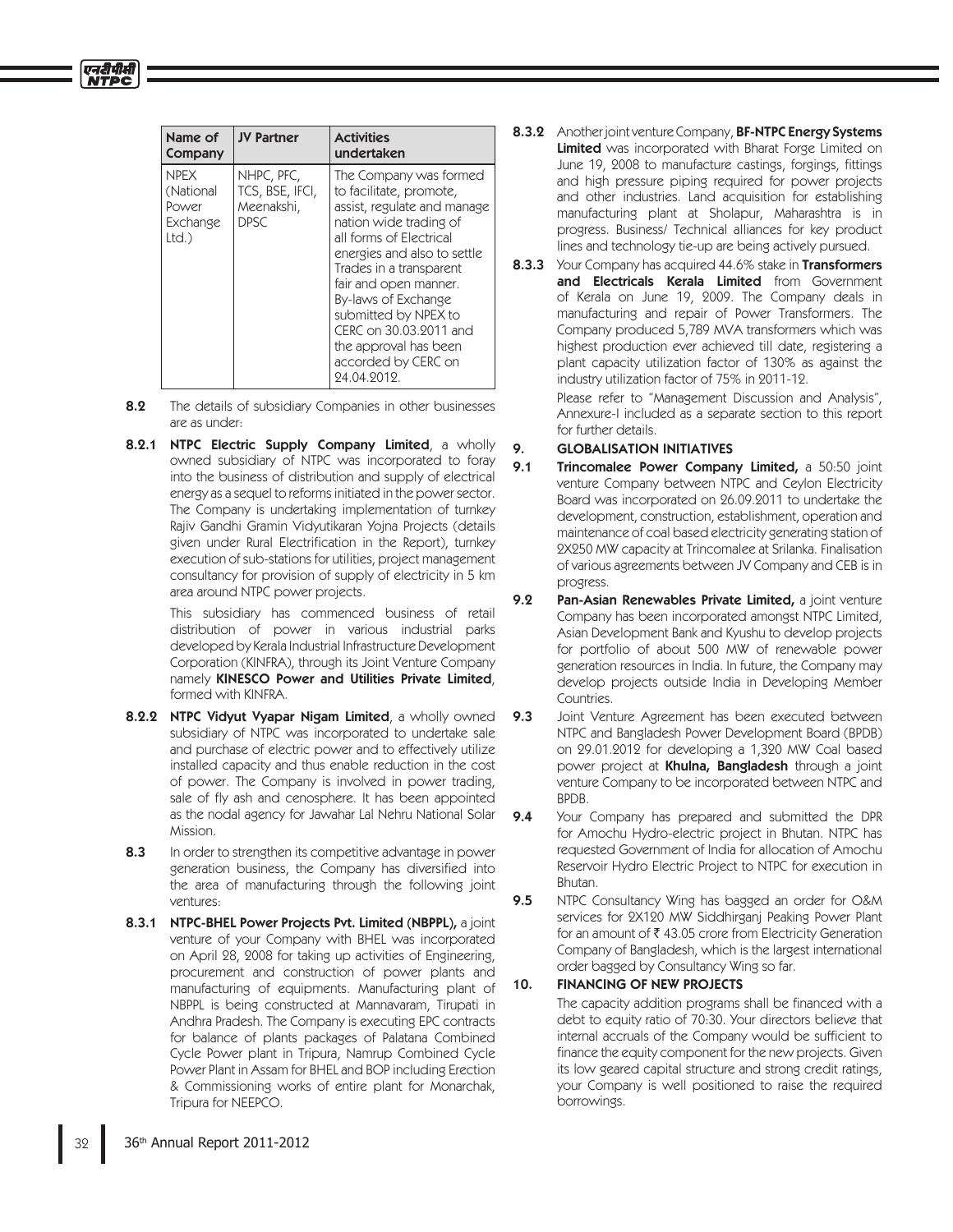Your Company is exploring domestic as well as international borrowing options including overseas development assistance provided by bilateral agencies to mobilize the debt required for the planned capacity expansion program.

 During the year 2011-12, term loan agreements of 13,500 crore were entered into with banks and domestic financial institutions which included loan of  $\bar{\tau}$  10,000 crore executed with State Bank of India. The cumulative amount of domestic loans tied up till March 31, 2012 was ₹ 59,799.35 crore.

 Bonds amounting to 830 crore were raised from domestic market for financing the capital expenditure and refinancing of the loans.

> Your Company tied-up about USD 700 million from international debt markets through bilateral loan, export credit agency guaranteed loan and bonds. The bond offering of the Company received strong investor response despite the prevalent uncertainty in the global markets.

## 11. FIXED DEPOSITS

 The cumulative deposits received by your Company from 158 depositors as at March 31, 2012 stood at 12.26 crore. Further, an amount of  $\bar{\tau}$  0.17 crore has not been claimed on maturity by 19 depositors as on that date.

## 12. FUEL SECURITY

## 12.1 Diversified Fuel Mix

 In line with the capacity addition plan of the Government of India, your Company will take up more coal-based capacity addition in the coming years owing to large reserves of coal in the Country. However, with a view to promote sustainable energy development and further reduce CO $_{\textrm{\tiny{\tiny{2}}} }$  intensity of power generation, your Company is progressively diversifying its fuel mix to increase the share of non-fossil fuels.

## 12.1.1 Coal Supplies

 During the year, your Company has signed a 20 years Fuel Supply Agreement with ECL for supply of 15 MMT coal to Farakka (1,600 MW) and Kahalgaon (1,840 MW) and with MCL & SECL for supply of 1 MMT of coal for Ramagundam (500 MW). The Company has tied up coal through MOU route from Coal India Limited for seven units commissioned after 31.03.2009. It has tied-up bilaterally 0.3 MMT coal for Farakka with NEC and 5.0 MMT with SCCL for Ramgundam, Simhadri, Dadri and Sipat at a mutually negotiated price.

 Government of India has issued Presidential Directive to Coal India Limited (CIL) for supply of minimum assured quantity of coal to power producers and to sign Fuel Supply Agreements with power producers. Discussions are being held with CIL for signing Fuel Supply Agreement.

## 12.1.2 Import of Coal

 Your Company resorted to direct procurement of 4 MMT of imported coal at competitive prices for the first time. Earlier, the Company had an agreement with STC for supply of imported coal.

 During 2011-12, your Company received 140.99 MMT of coal as against 137.32 MMT in the previous year. Total domestic coal supply during 2011-12 was 128.98 MMT as against 126.717 MMT during 2010-11 and import during 2011-12 was 12.00 MMT as against 10.60 MMT in 2010-11.

#### 12.1.3 Sourcing of coal through E-auction

 For supplementing the coal supply chain for Farakka and Kahalgaon, your Company also procured coal (0.38 MMT) through E-auction.

### 12.1.4 A New Initiative – Coal Transportation through Inland **Waterways**

 Your Company has signed a 'Tripartite Agreement' with Inland Waterways Authority of India and Jindal ITF on 11.08.2011 for transportation of 3 MMT of imported coal through inland waterways to NTPC Farakka to supplement coal supplies. Activities for implementation of the project are in progress. This will pave a new era in the development of Inland Waterways system in India.

## 12.2 Gas supplies

 During 2011-12, your Company received 13.09 MMSCMD of gas/RLNG as against 13.77 MMSCMD received during 2010-11. The gas off-take in 2011-12 includes 10.74 MMSCMD of domestic gas and 2.35 MMSCMD of RLNG.

 Your Company has APM gas agreements up to the year 2021 and PMT gas agreements up to the year 2019 for its gas stations. The long-term RLNG supply agreement with GAIL is valid till 2019. Further, out of 4.46 MMSCMD of KG-D6 gas allocated by Government of India for NCR gas stations, viz. Anta, Auraiya, Dadri & Faridabad, 2.30 MMSCMD has already been tied up. For the balance 2.16 MMSCMD KG D6 gas, Empowered Group of Minister on Pricing & Commercial Utilisation of gas has directed Reliance Industries Limited to enter into GSPA for supply of gas to NTPC immediately. As per the directive, the terms and condition of GSPA for 2.16 MMSCMD KG-D6 gas is in advance stage of finalisation.

 Your Company has been making arrangements for tieup/ supply of spot RLNG/ Fallback RLNG from domestic suppliers on 'reasonable endeavour' basis based on requirement/ availability from time to time.

## 12.3 Development of Coal Mining projects

 Your Company was allocated six coal blocks by the Government of India. Further, Brahmini coal block (including Chichro-Patsimal) was allocated for joint operation by CIL NTPC Urja Private Limited, a joint venture Company of Coal India Limited and NTPC. All these mining blocks together have a production potential of more than 73 million tonnes per annum.

 However, in case of Chatti-Bariatu, Kerendari and Chatti-Bariatu (South), the timeline stipulated by Ministry of Coal for development of these blocks could not be met for reasons beyond the control of the Company. Accordingly, Ministry of Coal had de-allocated these coal blocks on 14.06.2011. NTPC made representation to Ministry of Coal. Ministry of Coal through letter dated 27.01.2012 had conveyed in-principle approval for withdrawal of deallocation, but the formal communication is still awaited.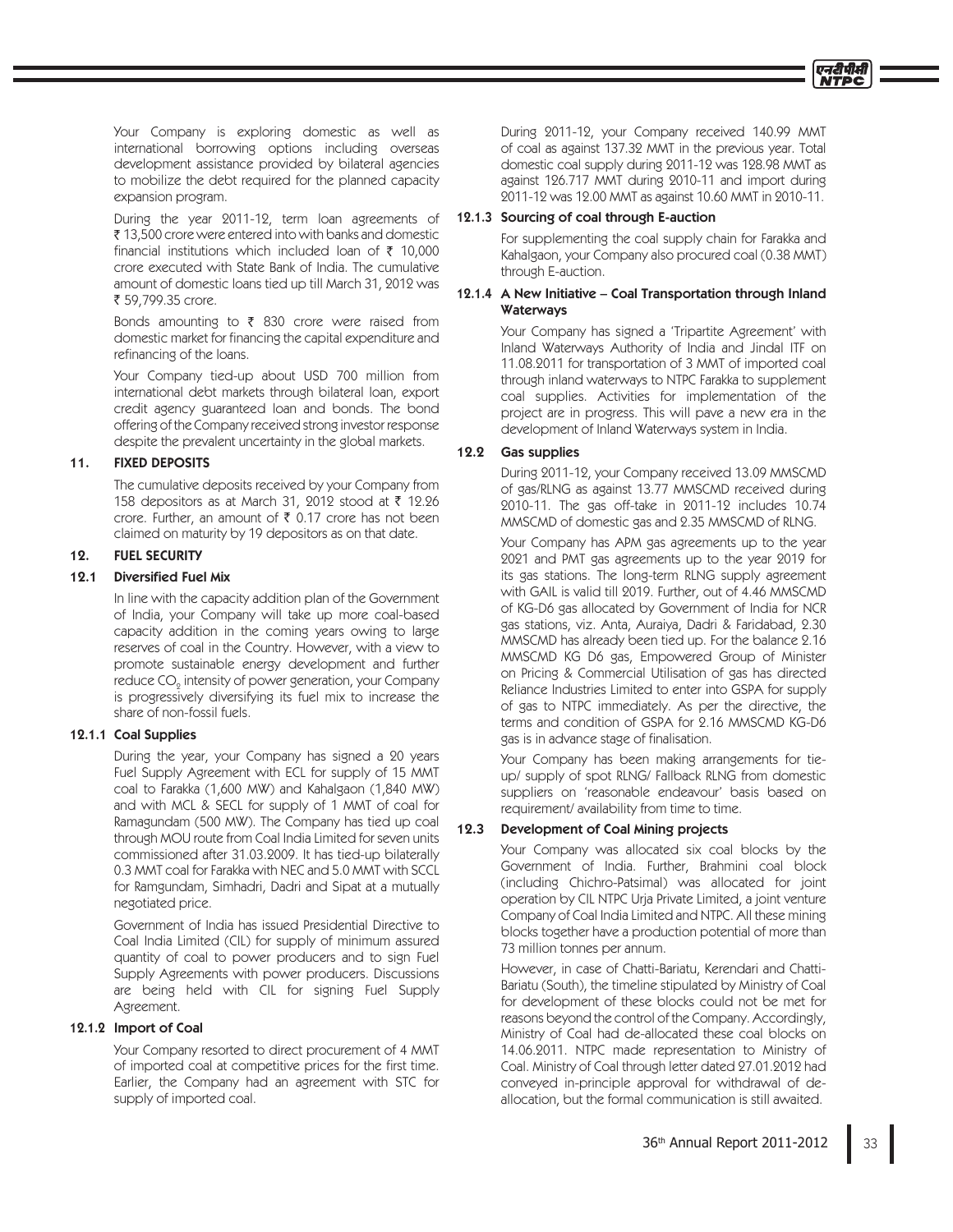Block development activities are in advance stage in all coal blocks. Mining Plans have been approved by Ministry of Coal for all of these coal blocks except for Chatti-Bariatu (South), for which it was submitted to Ministry of Coal but returned due to de-allocation. All notifications for mining area land & Socio-Economic Survey have been completed for all of these coal blocks. Payment of land compensation to project-affected families has started in Pakri-Barwadih, Chatti-Bariatu, Kerandari & Talaipalli coal blocks. MOEF, Govt. of India accorded environment clearance for Pakri-Barwadih, Chatti-Bariatu & Kerandari Coal blocks. In-principle environment clearance received from MOEF for Talaipalli & Dulanga coal blocks and final environment clearance will be issued after Stage-I forest clearance. MOEF accorded Stage-I & Stage-II forest clearances for Pakri-Barwadih & Chatti-Bariatu coal blocks and Stage-I forest clearance for Kerandari coal block. Forest proposal for Talaipalli and Dulanga coal blocks are under process with MOEF and State Govt. of Odisha, respectively. Construction of R&R Colony, CHP, Sub-Station, Railway Siding, etc. commenced for Pakri-Barwadih coal block. Mine Developer-cum-Operator [MDO] has commenced work in Pakri-Barwadih coal block.

 In addition to the above coal blocks, Ministry of Coal has conveyed in-principle approval for allotment of more coal blocks to NTPC in lieu of coal linkages for the following new projects:

(i) Kudgi, (2,400MW)

एनटीपीसी

- (ii) Gajamara, (1,600MW)
- (iii) Barethi, (3,960 MW)
- (iv) Unchahar, Stage-IV, (500 MW)

## 12.4 Other initiatives for securing coal supply

 To leverage the strength of established players in mining and related areas, your Company has formed the following Joint Venture Companies:

| Name of<br>Company                           | <b>JV Partners</b>                         | <b>Purpose</b>                                                                                                                                                                                             |
|----------------------------------------------|--------------------------------------------|------------------------------------------------------------------------------------------------------------------------------------------------------------------------------------------------------------|
| CIL NTPC<br>Urja Pvt.<br>$Intd.*$            | Coal India<br>Ltd.                         | For undertaking the<br>Development, O&M of<br>Brahmini and Chichro<br>Patsimal coal blocks<br>and Integrated Power<br>Project(s). CMPDIL has<br>been entrusted with<br>the job of detailed<br>exploration. |
| NTPC SCCL<br>Global<br>Ventures<br>Pvt. Ltd. | Singareni<br>Collieries<br>Company<br>Itd. | For undertaking<br>development and O&M<br>of coal blocks in India and<br>abroad.                                                                                                                           |

 \*In case of Brahmini and Chichro-Patsimal coal blocks, allocated to CIL NTPC Urja Private Limited, though there was no schedule stipulated with the allotment letter, Ministry of Coal had de-allocated these blocks for delay in their development. Your Company has taken up the matter with the Ministry of Coal for withdrawal of deallocation. The Board of NTPC has accorded approval to exit International Coal Ventures Private Limited.

#### 12.5 Exploration Activities

 Under New Exploration Licensing Policy (NELP-VIII), your Company has signed Production Sharing Contracts (PSCs) on 30.06.2010 with Government of India for four Oil/ Gas Exploration blocks.

 One of the blocks allotted under NELP-VIII is held by NTPC with 100% participating interest and as operator. 3D Seismic Data Acquisition has been started subsequent to grant of Petroleum Exploration Licence and the work has been completed. Minimum Work Programme Commitment (MWP) for this block is 177.53 crore.

 The other three blocks with 10% participating interest in each block are held by your Company in consortium with ONGC as operator. Various activities in these blocks are under progress. NTPC's share of MWP for these blocks is 87.83 crore.

## 13. BUSINESS EXCELLENCE: GLOBAL BENCHMARKING

 NTPC has developed its own excellence framework for assessing generating stations. This framework is based on globally reputed excellence frameworks like Malcolm Balddridge, USA and European Foundation for Quality Management. This initiative is known as NTPC Business Excellence Model. The outcomes of this model are organizational strength, opportunity for improvement, issues of concern and best practices. A jury of eminent persons from within and outside organization judges outcome of the assessment process and suggests improvements. In the financial year 2011-12, 2<sup>nd</sup> cycle of assessment was completed and stations ranking high on excellence level like Ramagundam and Dadri were awarded by Honourable Minister of Power in O&M conference during Feb'12. External jury members for assessment cycle have praised the initiative as holistic approach towards excellence.

 At strategic level apart from adopting NTPC Business Excellence Model, proposal has also been initiated for Balanced Score Card implementation using ERP enabled software across the organization.

# 14. RENOVATION & MODERNISATION

## 14.1 Need for Renovation and Modernization

 Renovation and Modernization (R&M) of power plants in the present scenario of severe resource constraint is considered to be the best option for bridging the gap between the demand and supply of power as R&M schemes are cost effective. To this end, renovations are being carried out for the purpose of life extension of units, performance improvements, capacity enhancement, availability improvement and improved environment compliance. It increases the capacity, ensures safe, reliable and economic electricity production by replacement of worn-out, deteriorated or obsolete electrical, mechanical, instrumentation, controls and protection system by state-of-the-art equipment. Y o u r Company completed 724 schemes of R&M out of 930 schemes, which cost around 2,185 crore.

With a view to comply with increasingly stringent environment norms of reduced emission level prescribed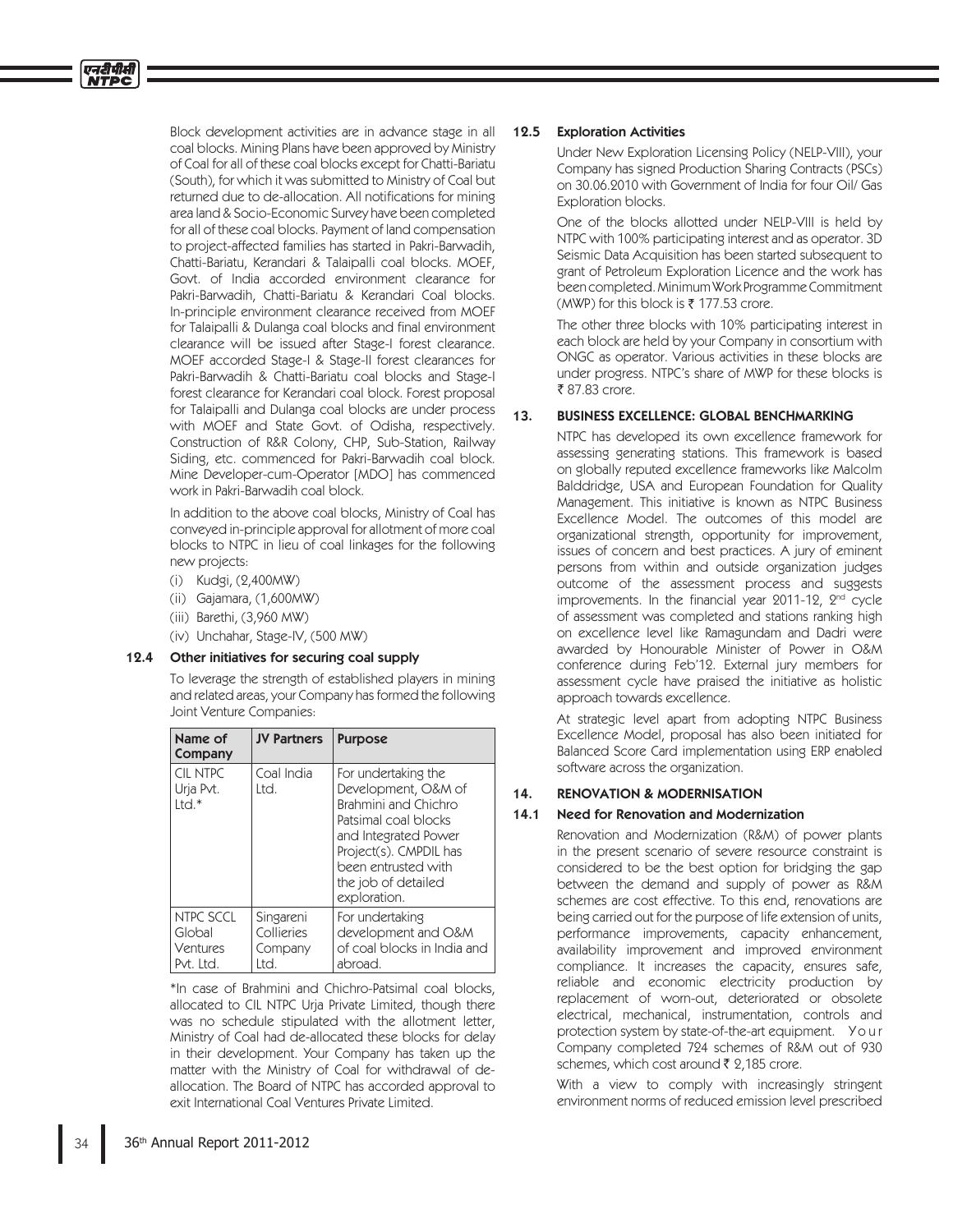by State Pollution Control Boards, planning, tendering and approval is on for Renovation and Retrofitting of Electrostatic Precipitator (ESP) in stations like Singrauli, Korba, Rihand, Vindhyachal, Farakka, Unchahar, Talcher Kaniha, Talcher STPS etc. With the same objective, implementation of renovation of ESP is already in progress at Badarpur TPS (2X210 MW).

## 15. VIGILANCE

### 15.1 Viligance Mechanism

 Your Company ensures transparency, objectivity and quality in its operations and to monitor the same, the Company has a Vigilance Department headed by Chief Vigilance Officer, a nominee of Central Vigilance Commission. The four units of Vigilance Department namely Corporate Vigilance Cell, Departmental Proceeding Cell (DIPC), MIS Cell and Technical Cell (TC) deal with various facets of Vigilance Mechanism. The Vigilance Department submits its report to the Competent Authority and also to the Board of Directors. The CVO reports to the Central Vigilance Commission.

 As per the directive of DOPT/ MOP, the property returns of all the executives have been published on NTPC Website.

#### 15.2 Workshops and Vigilance Awareness Week

 Preventive Vigilance Workshops are being conducted every year to sensitize employees about DOs and DONTs in work areas and their role in preventing corruption.

 Vigilance Awareness Week is being organized every year in first week of November to emphasize upon leveraging IT, creating awareness for transparency, accountability, fair play and objectivity. The issues relating to contractors are also addressed to their satisfaction during Customer Meet organized during Vigilance Awareness Week.

#### 15.3 Implementation of Integrity Pact

 Your Company is committed to bring total transparency to its business processes and as a step in this direction, has signed a Memorandum of Understanding with Transparency International India in December, 2008. The Integrity Pact is being implemented for all contracts having value exceeding 10 crore. Two Independent External Monitors have been nominated by the Central Vigilance Commission for all contracts with value exceeding 100 crore.

## 15.4 Implementation of Fraud Prevention Policy

 The Fraud Prevention Policy has been formulated and implemented in your Company since 2006. The cases referred by the nodal officers are being investigated immediately to avoid fraudulent behaviors as defined in the Fraud Prevention Policy.

## 16. HUMAN RESOURCE MANAGEMENT

16.1 Your Company takes pride in its highly motivated and competent human resource that has contributed its best to bring the Company to its present heights. The productivity of employees is demonstrated by increase in generation per employee and consistent reduction of Man-MW ratio year after year. The over-all Man-MW ratio for the year 2011-12 excluding JV/subsidiary capacity

is 0.74 and 0.69 including capacity of JV/ Subsidiary. Generation per employee was 9.25 MUs during the year based on generation of NTPC stations.



 The total employee strength of the company stood at 25,511 as on 31.3.2012 against 25,144 as on 31.3.2011.

|                                                          | FY 2011-12 | FY 2010-11 |  |
|----------------------------------------------------------|------------|------------|--|
| <b>NTPC</b>                                              |            |            |  |
| Number of employees                                      | 24,011     | 23,797     |  |
| <b>Subsidiaries &amp; Joint Ventures</b>                 |            |            |  |
| Employees of NTPC<br>in Subsidiaries & Joint<br>Ventures | 1,500      | 1,347      |  |
| <b>Total employees</b>                                   | 25,511     | 25,144     |  |

 The attrition rate of the NTPC executives (including ETs and those posted in Subsidiaries and JVs) during the year was 1.17%.

## 16.2 Employee Relations

 During the year employees' relations climate was peaceful and conducive. The scheme for employees' participation in management continues to function successfully all over NTPC. There have been continuous interactions between the management and the apex fora of workmen and executives – National Bipartite Committee (NBC) and NTPC Executives Federation of India (NEFI) respectively. The unions and associations and also the individual employees complemented the efforts of the management in developing and sustaining an enabling performance culture in the organization. Meetings and workshops for workmen and executives association were held during the year wherein issues relating to performance and productivity were discussed. The overall employee relations scenario in NTPC continued to be cordial marked by industrial harmony and mutual trust.

#### 16.3 Safety & Security

 Occupational safety and health at workplace is one of the concerns of NTPC Management and utmost importance is given to provide safe working environment and inculcate safety awareness among the employees. The Company has 3-tier monitoring system of safety measurement i.e. at site level, at Regional Head Quarters and at Corporate Centre.

 Regular plant inspection, internal and external safety audits are carried out at each Project/Station. Safe methods are practised in all areas of Operation & Maintenance (O&M)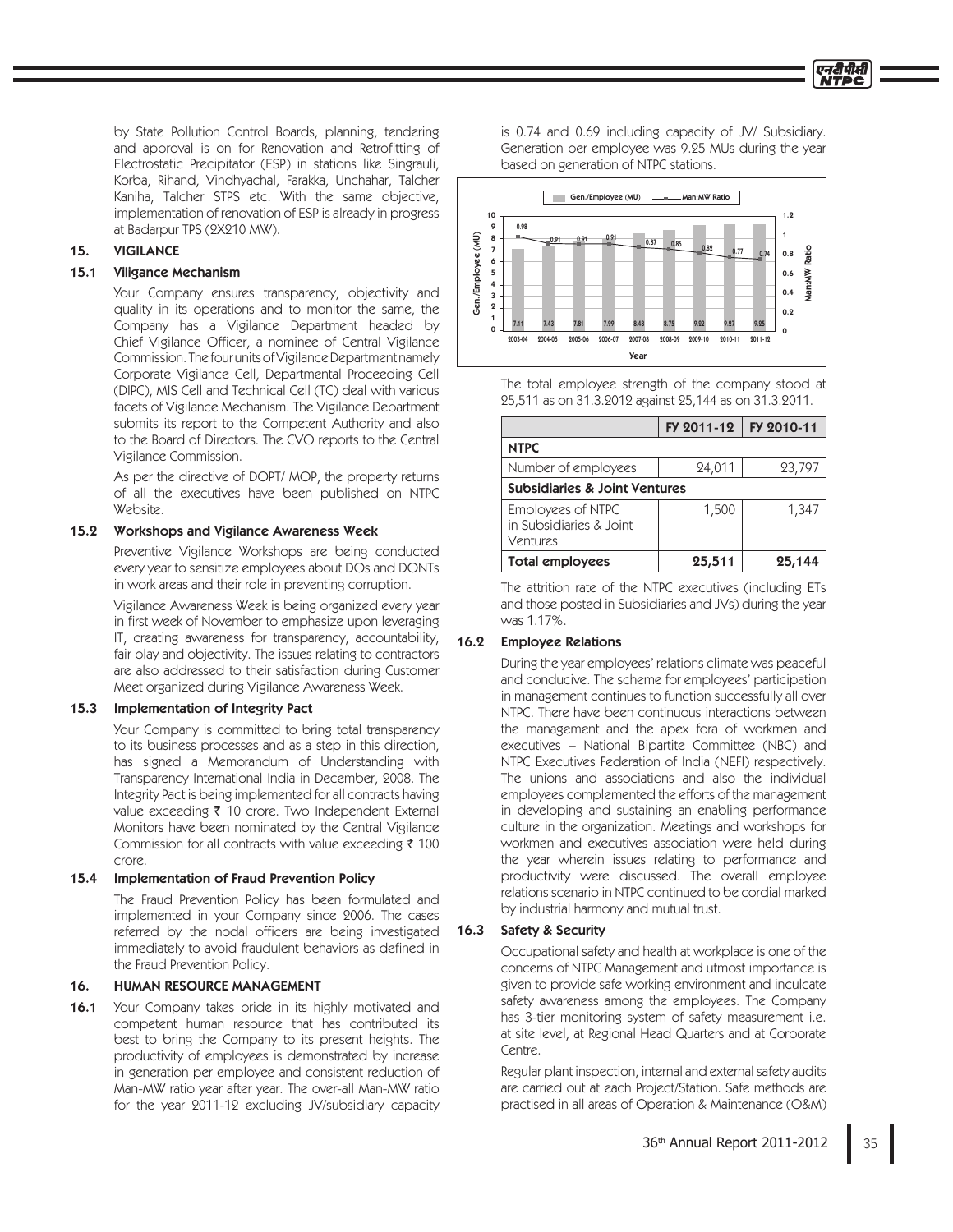and Construction & Erection (C&E) activities. Safety task force for O&M and Construction activities, height permit and height check list are implemented. Qualified safety officers are posted at all units as per statutory rules/ provisions. Safety control rooms are established at all construction projects to monitor unsafe conditions and unsafe acts through cameras installed at valuable locations of sites. All our plants are certified by OHSAS-18001.

 Through our continuous efforts in safeguarding the employees, accidents have come down considerably as compared to last year. Many of our plants have been awarded with prestigious safety awards by various Insitutions/ Bodies like Ministry of Labour & Employment, Govt. of India and National Safety Council, Institution of Engineers in recognition of implementing innovative safety procedures and practices.

 Concrete steps are being taken for upgrading surveillance systems at all of our projects/ stations by installing 'State of the Art' security systems as security of the plant is an area of prime concern for our power plants. A group under the name Security and Coordination has been formed which is responsible for direct liaison with MHA, IB and CISF as well as the State/ District level authorities to augment the security preparedness in our establishment/ power installations. This group also plays a crucial role in strategic intervention in land acquisition related issues prevailing at our green/ brown field projects.

#### 16.4 Training and Development

 In line with its long-term objective of being a learning organization, your Company has continuously promoted training and development of not only its own employees but also other professionals of the power sector. In this effort, your Company has endeavored to continuously upgrade the training infrastructure of both Power Management Institute (PMI) at the corporate level as well as the Employee Development Centres at the sites. Training imparted is always in tune with new emerging needs in diverse areas like nuclear power, coal-mining, hydropower, super-critical technology, renewable energy etc. and for this purpose every year some new programmes are included in the annual calendar. Apart from this, the usual programmes include managerial topics, power station operation & maintenance and project construction, erection and commissioning and information technology.

 Under the on-going scheme of strengthening the Industrial Training Institutes (ITIs) across the Country, your Company has taken the initiative of adopting ITIs near its power generating stations and a total of 17 ITIs have been adopted under this scheme till 31.03.2012. This activity is being coordinated through PMI which is also facilitating the construction of nine new ITIs where new projects are coming up. Through this initiative, PMI has created 1398 seats in it till 31.03.2012.

 During 2011-12, your Company organized a number of training programmes in power and energy sectors which, inter-alia, included National Conference on Cases & Research in Power Sector to provide a platform for practising managers, academicians and research scholars,

a two day training programme for Directors on Corporate Governance, Hands-on training in 660 MW supercritical simulator at PMI to 234 participants, National Seminar on Challenges and Issues in Renewable Energy covering the uncertainties in fossil fuel supply and the need for distributed generation using renewable sources.

 PMI conducted 405 training programmes with a participant base of 10,326. The training mandays clocked were 45,509.

PMI, for the first time, conducted a training programme through video conferencing, primarily to reach out to more number of people at one go and provide quality training programme to remote sites.

#### 17. SUSTAINABLE DEVELOPMENT

#### Vision Statement on Sustainable Energy evelopment

#### "Going Higher on Generation, lowering GHG intensity'

 Sustainable Development is the development that meets the needs of the present without compromising the ability of future generations to meet their own needs. Sustainable Development involves an enduring and balanced approach to economic activity, social progress and environmental responsibility.

 Department of Public Enterprises, Government of India has issued Guidelines on Sustainable Development for CPSEs. These guidelines provide for policy and projects for sustainable development.

 Your Company is committed for development of renewable energy in view of global warming and fast depletion of fossil fuel.

#### Initiatives by the Company

 Your Company is aligning its organisational structure to achieve the goal of sustainable development. Sustainable Development Projects have been identified by your Company for implementation next year which includes waste management, bio-diversity conservation, reduction in air emission, life cycle environmental impact assessment and electrification of un-electrified and de-electrified villages (under Rajiv Gandhi Grameen Vidyutikaran Yojna – RGGVY) through its wholly owned subsidiary Company NTPC Electric Supply Company Limited.

 Your Company has been a member of 'TERI – Business Council for Sustainable Development – India (TERI-BCSD) since August 2001, which is the Indian partner of the World Business Council for Sustainable Development, Geneva. Your Company is also a member of Global Compact since 2001, a voluntary initiative of the United Nations for Corporate Social Responsibility. These forums provide an independent and credible platform to address issues related to sustainable development and promote leadership in environmental management, social responsibility and economic performance.

 In its endeavour to achieve the goals of Sustainable Development, your Company is addressing the issues through multi-stakeholder approach covering environment and social aspects by implementing Corporate Social Responsibility –Community Development Policy,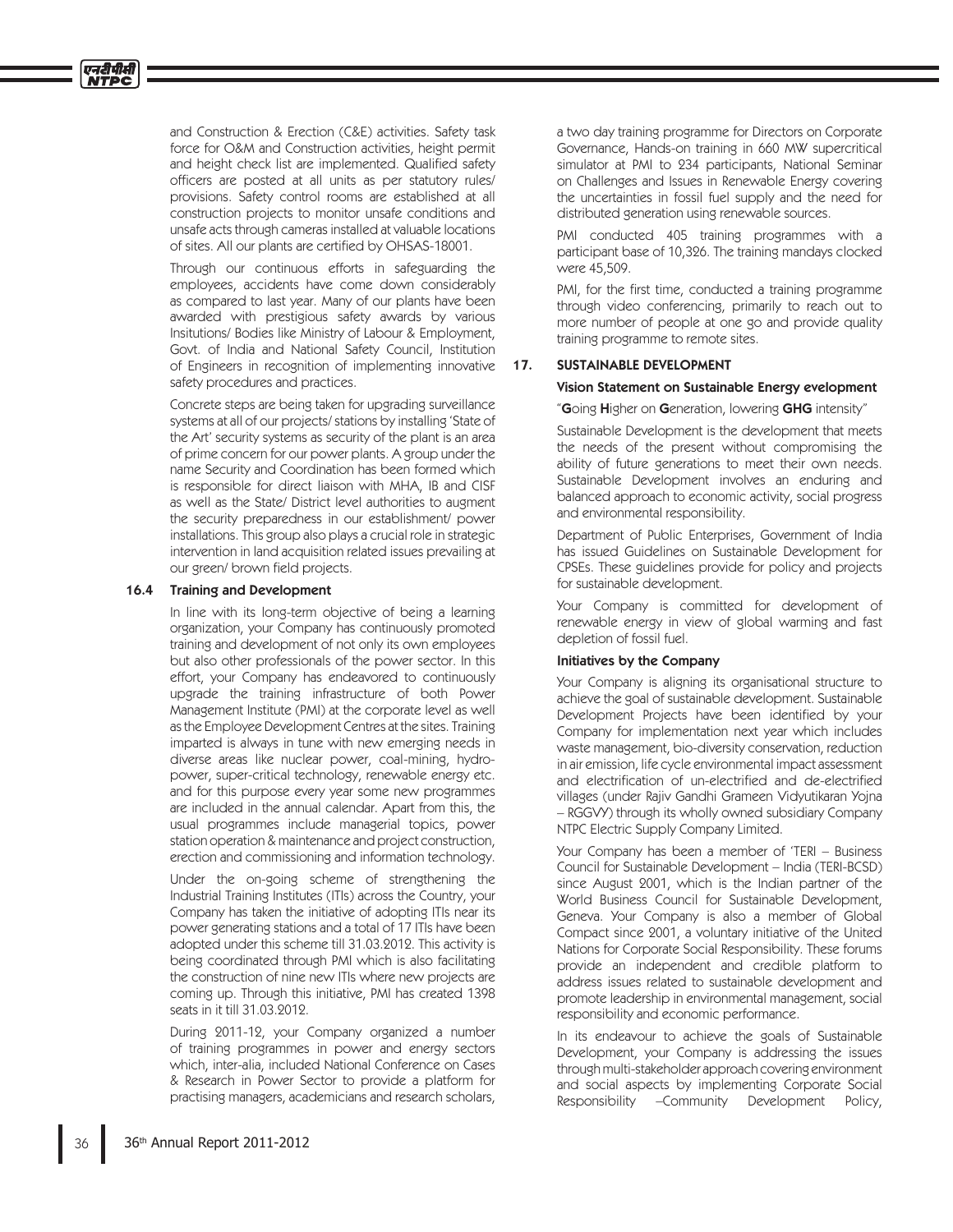Distributed Generation Projects, Rehabilitation & Resettlement Schemes and Rural Electrification. Your Company has formed a trust named NTPC Foundation for serving physically challenged and economic weaker sections of the society. For preserving the environment, your Company is implementing renewable energy projects thereby reducing carbon footprints. It is seeking continuous improvements in Environment Management through Clean Development Mechanism, Ash Utilisation and has established 'Center for Power Efficiency and Environmental Protection' (CenPEEP) to address climate change issues. Details of each of these are as follows:

#### 17.1 Inclusive Growth – An initiative for Social Growth

#### 17.1.1 Corporate Social Responsibility

 Your Company has always discharged its social responsibility as a part of its Corporate Governance philosophy. It follows the global practice of addressing CSR issues in an integrated multi stake-holder approach covering the environmental and social aspects.

 With a view to address the domains of socio-economic issues at national level and in line with its Corporate Social Responsibility – Community Development Policy (CD), your Company has created basket of activities and taken up various initiatives at its stations, regional and national level.

Your Company confirms its involvement in various CSR activities in line with 10 Global Compact principles and shares its experience with the representatives of the world through "Communication on Progress".

 Your Company, being a core member of Global Compact Network, India, actively participated in the Annual Convention of the Global Compact Network.

 A report on progress made in this area is enclosed at Annex- VIII to this Report.

#### Expenditure incurred towards CSR Activities

A total expenditure of  $\bar{\bar{\tau}}$  49.44 crore was incurred towards Corporate Social Responsibility expenses during the Financial Year 2011-12, which was 0.54% of the net profit of the previous year.

#### Awards:

 Your Company received SCOPE Meritorious Award for CSR and Responsiveness for 2010-11, Golden Peacock Award for CSR for the year 2011 and Greentech Award for the year 2011.

## 17.1.2 NTPC Foundation

 NTPC Foundation, registered in December 2004, is engaged in serving and empowering the physically challenged and economically weaker sections of the society.

 Initiatives undertaken by the Company are covered under Annex-VII to this Report.

#### 17.1.3 Distributed Generation Power Projects

 Your Company is setting up off-grid Distributed Generation Power projects in villages around its generating stations through a self sustained model.

It has already commissioned 16 Decentralised Distributed

Generation (DDG) power projects, out of which five projects each are in Uttar Pradesh, Madhya Pradesh, Chhattisgarh and one in Rajasthan. This includes commissioning of first Micro Hydel Project (2 X 20 kw) on 27.03.2012 at tribal village Nakkiya located at a place 75 Km from NTPC Korba in Chattisgarh. This is the first DG project based on hydro energy (run-off stream) commissioned with the grant from Deptt. of Science and Technology (DST), Govt. of India and NTPC Foundation. Electricity generated through this micro hydel project is provided round the clock to 82 households with a population of 410 residents.

 Total installed capacity of these DG projects is around 340 KW, benefiting approximately 2,280 households and population of 12,500.

### 17.1.4 Rehabilitation & Resettlement (R&R)

 Your Company is committed to help the populace displaced for execution of its projects and has been making efforts to improve the Socio-economic status of Project Affected Persons (PAPs). In order to meet its social objectives, your Company is focusing on effective R&R of PAPs and undertaking community development activities in and around the projects.

 R&R Plan for Barh ash dyke, Korba Stage-III ash dyke, Vindhyachal Stage-IV and Talaipalli Coal Mining projects were approved during the year. Other R&R and CD Plans in process for the projects/ plants continued to be implemented.

 Socio-economic Survey was completed for Tanda-II, Khargone and Dhruvan projects and is in progress at Muzaffarpur, Darlipalli, Gajamara, Barethi, Lara, Gadarwara and Khargone Projects.

In the area of health, your Company is providing financial assistance for setting up a 'Medical College' at Raigarh in Chhattisgarh and for renovation and refurbishment of "Sundargarh District Hospital' in Odisha. In the area of education, Your Company is providing financial assistance for setting up a 'Hydro Engineerng College' at Bilaspur in Himachal Pradesh and is setting up an 'Industrial Training Institute' (ITI) at Korba.

### 17.2 Environment Management – An Initiative for preserving **Environment**

 Your Company is pursuing the objective of sustainable power development. It has taken a number of initiatives towards protection of the environment by providing advanced environment protection control systems, regular environment monitoring and judicious use of natural resources, adoption of high efficiency technologies such as super critical boilers for the up-coming green field projects etc and existing brown field projects.

17.2.1 Control of Air Emissions and Automation of Environment measurement systems: High efficiency Electro-static Precipitators (ESPs) with efficiency of the order of 99.9% or higher have been provided to control particulate matter from stacks. Renovation & modernization of old ESPs at various plants is underway by addition of collection area, installation of the state-of-the-art controller to keep Particulate Matter emission below statutory limits.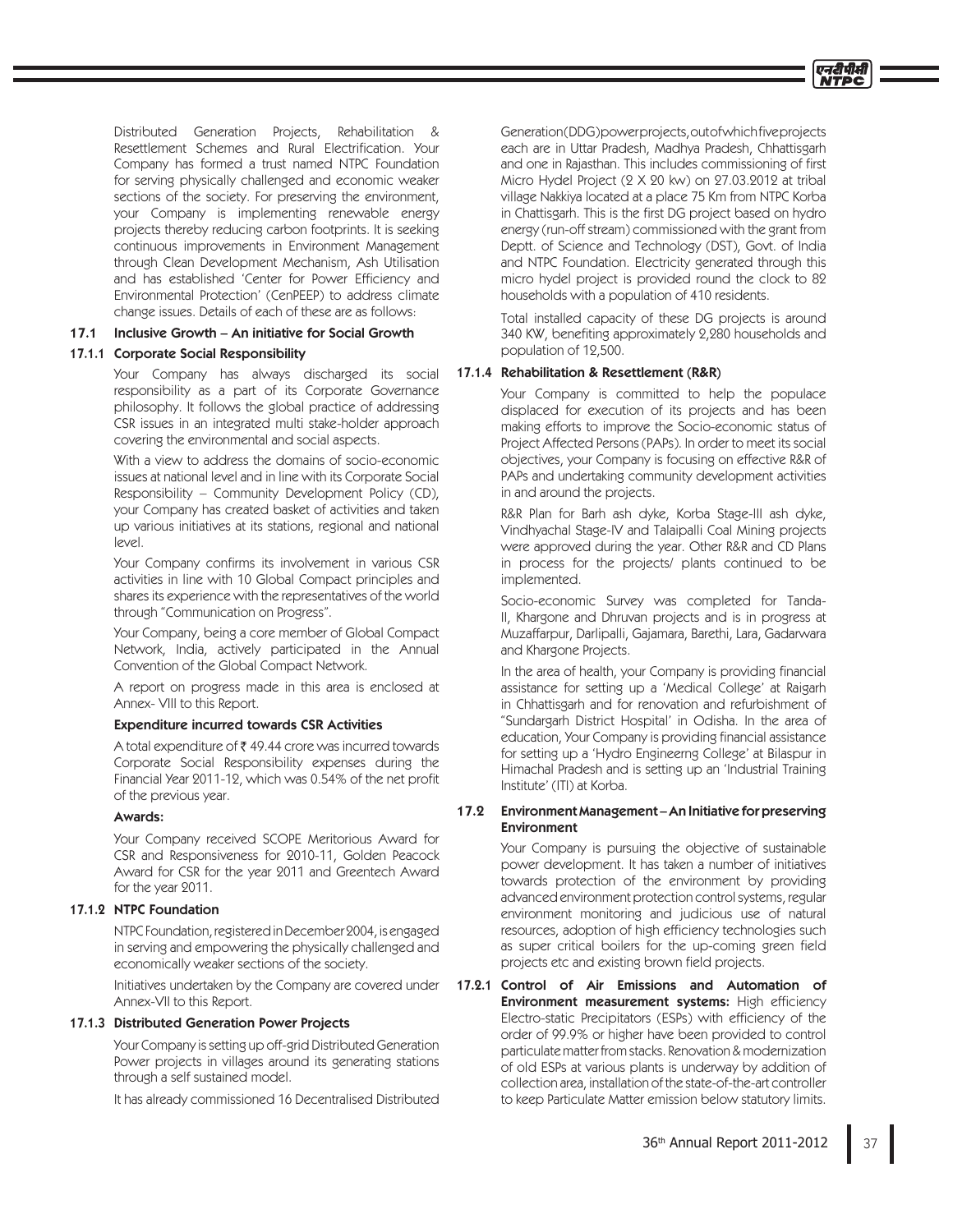Flue Gas Conditioning using ammonia is also used as an additional measure to reduce PM emission. Sulphur content in coal is controlled through high stacks and NOx emission in coal based stations is controlled by providing tall stacks and over fire dampers.

 In order to monitor key environmental parameters of stack emissions of SO $_{\rm 2^{\prime}}$  NOx and CO $_{\rm 2^{\prime}}$  ambient air and effluents continuously on real time basis, 61 continuous Ambient Air Quality Monitoring System (AAQMS) along with Meteorological Sensors have been installed at 20 stations located all over India.

Water Conservation: To treat the waste water and reduce consumption of fresh water requirements for the plants, your Company has installed Liquid Waste Treatment Systems, Ash Water Recirculation System and closed cycle condenser cooling water systems with higher Cycle of Concentration (COC) (using more than 4.0 COC) in its stations. The Company is using 3Rs (Reduce, Recycle & Reuse) as guiding principle for reduction in consumption of water. The Company is conducting Water Balance studies at most of its stations. It is using techniques like water harvesting and reuse and recycling of STP & CW Blow Down to achieve maximum water conservation.

Ash Pond Management: Ash dykes in your Company have been engineered to ensure that all safety and environment issues are addressed at design stage itself. Multi-lagoon ash ponds with provision of over-flow Lagoons and ash pipe garlanding arrangement for change over of ash slurry feed points have been provided for effective settlement of ash particles. Water sprinklers have been provided in the Ash Pond areas for spraying water in dried up portion of lagoons for control of fugitive dust. Efforts are made to maximize utilization of ash through use of Dry Ash Extraction System (DAES). Balance unutilized ash is sent to ash pond by making ash slurry. The decanted water in Ash Pond is recycled back with the help of Ash Water Recirculation System (AWRS) for making ash slurry again.

**Environmental Studies:** Your Company has taken a number of steps for establishing scientific database to provide room for betterment of environment around the power plant through various studies by reputed Institutes and Consultants. To understand impact of power plants on flora & fauna and human beings, your Company has taken up a number of Environment Studies such as Human Health Risk Assessment, Source Apportionment studies, Fly Ash Leachate Study, Post Operational Environment Impact Assessment Study, Green Cover assessment study and Impact of operation on Mango orchard.

**Tree Plantation:** Your Company has planted more than 19 million trees till date in and around its projects as a measure to take massive afforestation. The afforestation has not only contributed to the 'aesthetics' but also helped in carbon sequestration by serving as a 'sink' for  $\mathrm{CO}_2^{\phantom{\dag}}$  released from the stations and thereby protecting the quality of ecology and environment in and around the projects.

ISO 14001 & OHSAS 18001 Certification: NTPC's stations have been certified with ISO 14001 and OHSAS

18001 by reputed National and International certifying agencies as a result of sound environment management systems and practices.

### 17.2.2 Clean Development Mechanism (CDM)

 Your Company is committed to undertake climate change issues proactively. The Company has taken several initiatives in CDM Projects in Power Sector. Tapovan Vishnughad HEPP & energy efficiency projects at Singrauli STPP, Dadri, small hydro project at Singrauli and 5 MW Solar PV at Dadri have got Host Country Approval from National CDM Authority. The methodology for super critical technology prepared by NTPC viz. "consolidated base line and monitoring methodology for new grid connected fossil fuel fired power plants using less GHG intensive technology" has been approved by "United Nations Frame Work Convention on Climate Change (UNFCCC)". All super critical power projects are using the same methodology. More green field energy efficiency CDM projects are in pipeline.

#### 17.2.3 Ash Utilisation

 During the year 2011-12, 27.53 million tonne of ash had been utilized for various productive purposes which is 55% of the total ash generation.

 Important areas of ash utilization are – cement & asbestos industry, ready mix concrete plants (RMC), Road Embankment, Mine filling, Ash Dyke Raising & Land Development, Issue of fly ash to cement, RMC and other industries has been 9.06 Million Tonnes.

 Pond ash from all stations of NTPC is being issued free of cost to NTPC Vidyut Vyapar Nigam Limited (NVVN), a wholly owned subsidiary of the Company, which in turn sells it to the users. Fund collected from sale of ash is being maintained in a separate account by NVVN and the same is being utilized for development of infrastructure facilities, promotion and facilitation activities to enhance ash utilization.

 The quantity of ash produced, ash utilized and percentage of such utilization during 2011-12 from NTPC Stations is at Annex-IX.

#### 17.2.4 CenPEEP – towards enhancing efficiency

'Center for Power Efficiency and Environmental Protection' (CenPEEP), was set up to take initiatives to address climate change issues. It is a symbol of NTPC's voluntary proactive approach towards Greenhouse Gas (GHG) reduction and commitment towards environmental protection. The centre has been entrusted with some of the Strategic Initiatives such as improvement in efficiency and reliability. Various state-of-the-art technologies and practices for improvement in efficiency and reliability have been demonstrated in local conditions and disseminated to power stations through hands-on training, guidelines and workshops. The activities include new technologies and practices such as use of thermal cycle modeling and audit, CFD, cooling tower performance optimization, gas turbine capability assessment, LP turbine performance assessments, technology application development for strengthening 'Predictive Maintenance Program' and Failure mode analysis through Reliability Centered Maintenance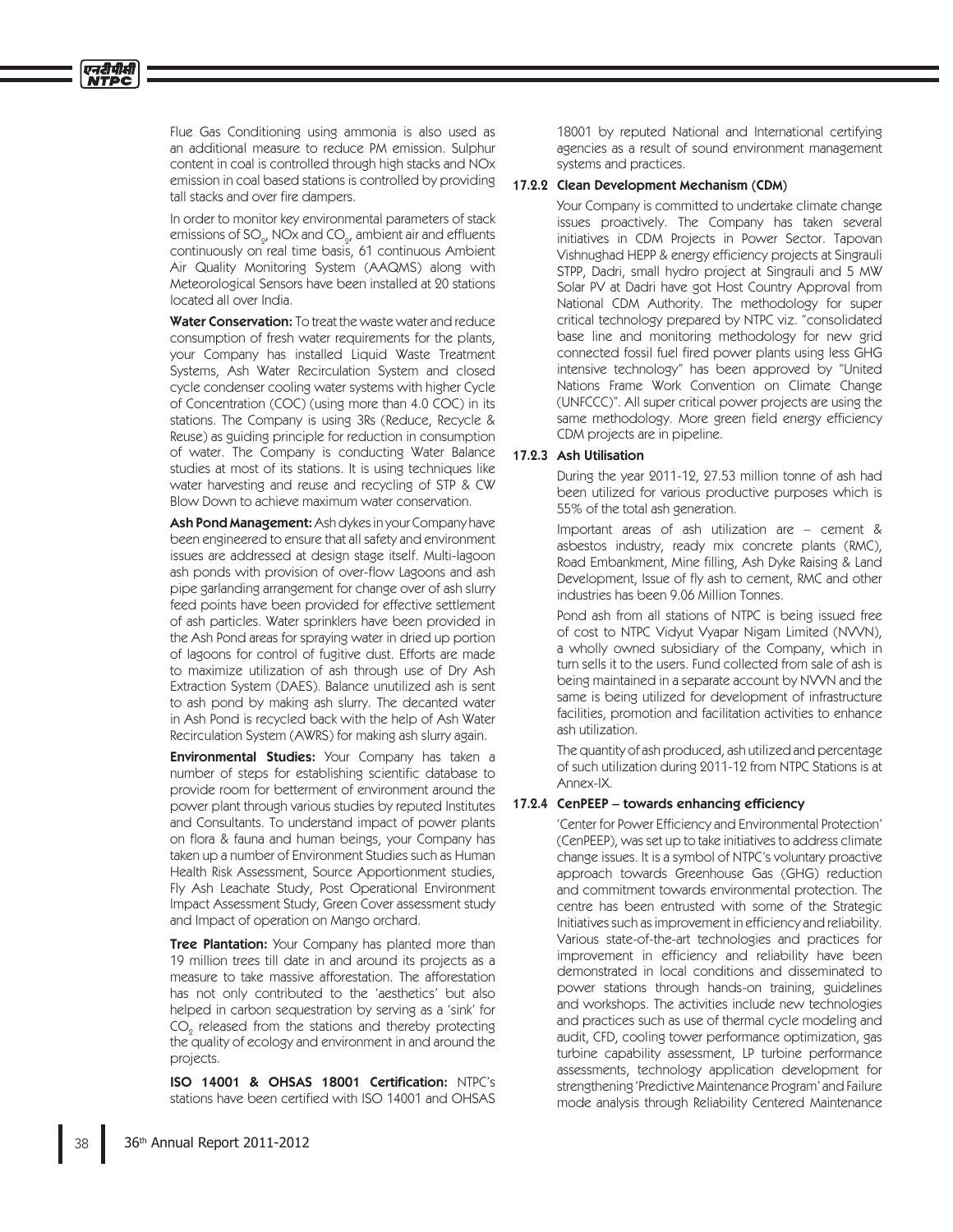(RCM) and risk evaluation.

 CenPEEP has also shared its knowledge and expertise, demonstrated best practices and provided training at SEBs under GHG Pollution Prevention Project (GEP) and Asia Pacific Partnership (APP) programs in order to improve their efficiency and reduce carbon footprint. A large degree of GEP's success in sustainability is attributed to the creation, evolution, and institutionalization of CenPEEP.

CenPEEP has estimated cumulative CO $_{\tiny 2}$  emission avoided in NTPC since the year 1996 as 30 million tones.

> A study on 'Efficient and clean use of coal' in Asia Region was also initiated under the Asia region work programme of World Energy Council with involvement of Japanese experts.

#### 17.2.5 RURAL ELECTRIFICATION

 NTPC through its wholly owned subsidiary NESCL is carrying out the implementation of rural electrification in 5 States namely Madhya Pradesh, Chhatisgarh, Odisha, Jharkhand and West Bengal under Rajiv Gandhi Grameen Vidyutikaran Yojna (RGGVY). 273 un-electrified/ deelectrified (UE/DE) villages were made ready and 2,61,115 Below Poverty Line (BPL) Rural household connections were provided during the Financial Year 2011-12.

Besides the above, 3,582 partially electrified villages were also made ready during the financial year 2011-12. The cumulative achievement of PE is 14,861 till 31.03.2012.

 The cumulative achievement till 31.03.2012 includes 29,567 UE/DE villages which have been electrified and 25,84,377 BPL connections have been provided.

#### 18. IMPLEMENTATION OF OFFICIAL LANGUAGE

 Your Company has made vigorous efforts for the propagation and successful implementation of the Official Language Policy of the Government of India. Several Hindi workshops, meetings, conferences and competitions were conducted at projects, regional offices and corporate centre during the year, in which renowned Hindi Scholars inspired the participants to use Hindi in day-to-day official works.

 The progress and usage of Rajbhasha Hindi was inspected in the stations and proper suggestions for compliance were given to the Heads of the Offices. The Sub-committee of Parliament on Official Language appreciated the efforts for Rajbhasha implementation in our projects.

All office orders, formats and circulars were issued in Hindi as well. Important advertisements and house journals were released in bilingual form- in Hindi and in English. Your Company's website also has a facility of operating in bilingual form- in Hindi as well as in English.

#### 19. NETRA – R&D Mission in Power Sector

 Your Company is fully aligned to the needs of adapting emerging technologies and upgrading the technologies through R&D. NTPC Energy Technology Research Alliance (NETRA) as a research and development wing of the Company focuses on areas of efficiency improvement,

cost reduction, renewable and alternate energy, Climate Change, scientific support to utilities.

In order to provide utmost benefits to the stations, projects like Artificial Intelligence based plant performance advisory system, real-time advisory system, development and trails of Robotic inspection devices at stations, development of PDC-RDM based expert system (analyzer) for online monitoring and advisory system for transformer conditioning, maintaining boiler water chemistry, monitoring  $\mathrm{CO}_2^{}$  utilization through mineralization of fly ash, etc have been successfully completed and deployed/ tested at stations.

 Research Advisory Council (RAC), comprising eminent scientists and experts from India and abroad, is in place to steer high-end research. Scientific Advisory Council (SAC), with Regional Executive Directors & Station Heads as its members, provides directions for improving plant performance & reducing cost of generation. Meetings of both the Advisory Councils were held periodically where members deliberated on various project activities and gave guidelines for implementation of suggestions. 16 patent applications filed are in advanced stage of processing. NETRA provides scientific support to all NTPC stations as well as other Utilities to improve their performance.

 As a part of establishing state-of-the art facilities for condition monitoring and diagnostic techniques, equipments like ultra-sound phased array, total organic carbon (solid sample module), NDT Simulation CIVA software etc have been procured and installed at NETRA. To further expand the infrastructure creating laboratories and facilities, etc, Phase II building activities are in advanced stage.

 NETRA is actively involved in developing DPE guidelines on R&D, R&D inputs for  $12<sup>th</sup>$  plan as well as contribution to Sectoral Innovation council for power.

 NETRA has entered into MOU with National Metallurgical Laboratory, Jamshedpur for collaborative research in the area of Metallurgy, NDE, Corrosion and materials developments.

 NETRA laboratories have been accredited as per ISO 17025:2005. NETRA is also certified by Central Boiler Board for RLA studies.

 The Company organized a National Workshop on Carbon Capture and Storage on 27<sup>th</sup> September 2011 for formulating a policy for carbon capture and storage.

#### 20. RIGHT TO INFORMATION

 Your Company has implemented Right to Information Act, 2005 in order to provide information to citizens and to maintain accountability and transparency. The Act is being implemented in its true spirit since its inception. The Company has put RTI manual on website for access to all citizens of India and has designated a Central Public Information Officer (CPIO), an Appellate Authority and APIOs at all projects/ stations/ offices of NTPC.

 During 2011-12, 1,270 applications were received under the RTI Act, out of which 1,241 applications were replied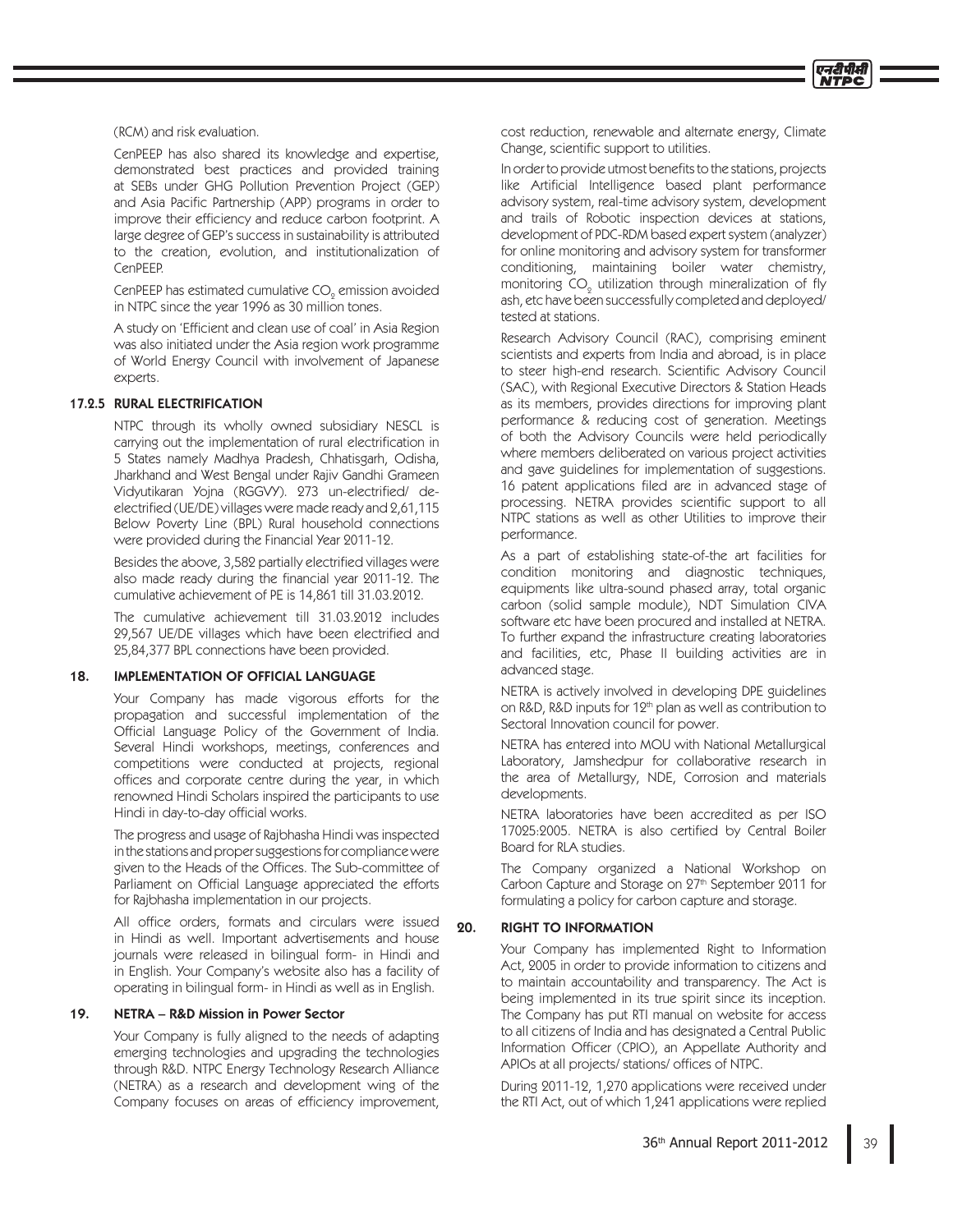to. Seven workshops on RTI Act have been conducted at regional headquarters/ stations to share and deliberate on latest notifications, amendments and other issues for smooth implementation. For better understanding of the employees, your Company has created RTI portal on its Intranet. An interactive session with the delegates from Commonwealth countries was also organized on 01.02.2012 to share and interact on implementation of RTI Act in Public Sector Undertakings.

### 21. USING INFORMATION AND COMMUNICATION TECHNOLOGY FOR PRODUCTIVITY ENHANCEMENT

 Your Company has implemented an Enterprise Resource Planning (ERP) package covering maximum possible processes across the organization including subsidiaries. In addition to core business processes and Employee Self Service functionality, the ERP solution also includes E-procurement, Knowledge Management, Business Intelligence, Document Management and workflow etc. To take care of the need for process data at desktop for analysis and monitoring, Process Integration (PI) system has been implemented at all plants in operation. PI based applications for real time performance monitoring analysis have been implemented at all the locations. To take care of the employee self service needs of remotely located personnel, connectivity through web has been provided through secured access.

 The ERP system is fully managed through in-house experts from process groups and technical groups. In-house solutions have been developed to take care of the non-ERP areas and business needs of the joint venture Companies where such vast set up is not available.

 Network connectivity has been strengthened using Multi-Protocol Label Switching- Virtual Private Network (MPLS-VPN). Bandwidth of communication network has now been doubled to make ERP operation faster. Further, a parallel communication network from alternate service provider is being arranged to ensure maximum reliability and availability of communication network.

 A state-of-the-art Data Centre and centralized server facility to cater the entire NTPC is in operation at NOIDA. A disaster recovery centre is also functional at Hyderabad.

 Your Company has already implemented Videoconferencing at all NTPC Plant locations and subsidiaries which is being extensively used for Management Committee Meetings and Project Monitoring on regular basis. This facility at PMI (Super 30) is also now being used for conducting virtual class room coaching for students located at NTPC sites.

## 22. NTPC GROUP: SUBSIDIARIES AND JOINT VENTURES

 Your Company has formed 5 subsidiary companies and 20 joint venture companies for undertaking specific business activities.

 The names of Subsidiaries and Joint Venture Companies and the percentage of your Company's shareholding in these Companies as on 30.06.2012 is as follows:



 The performance of these Companies as well as the consolidated financial statements are briefly discussed in the Management Discussion & Analysis section. The financial statements of subsidiary companies along with the respective Directors' Report are placed elsewhere in this Annual Report.

## 23. INFORMATION PURSUANT TO STATUTORY AND OTHER REQUIREMENTS

 Information required to be furnished as per the Companies Act, 1956, Listing Agreement with Stock Exchanges,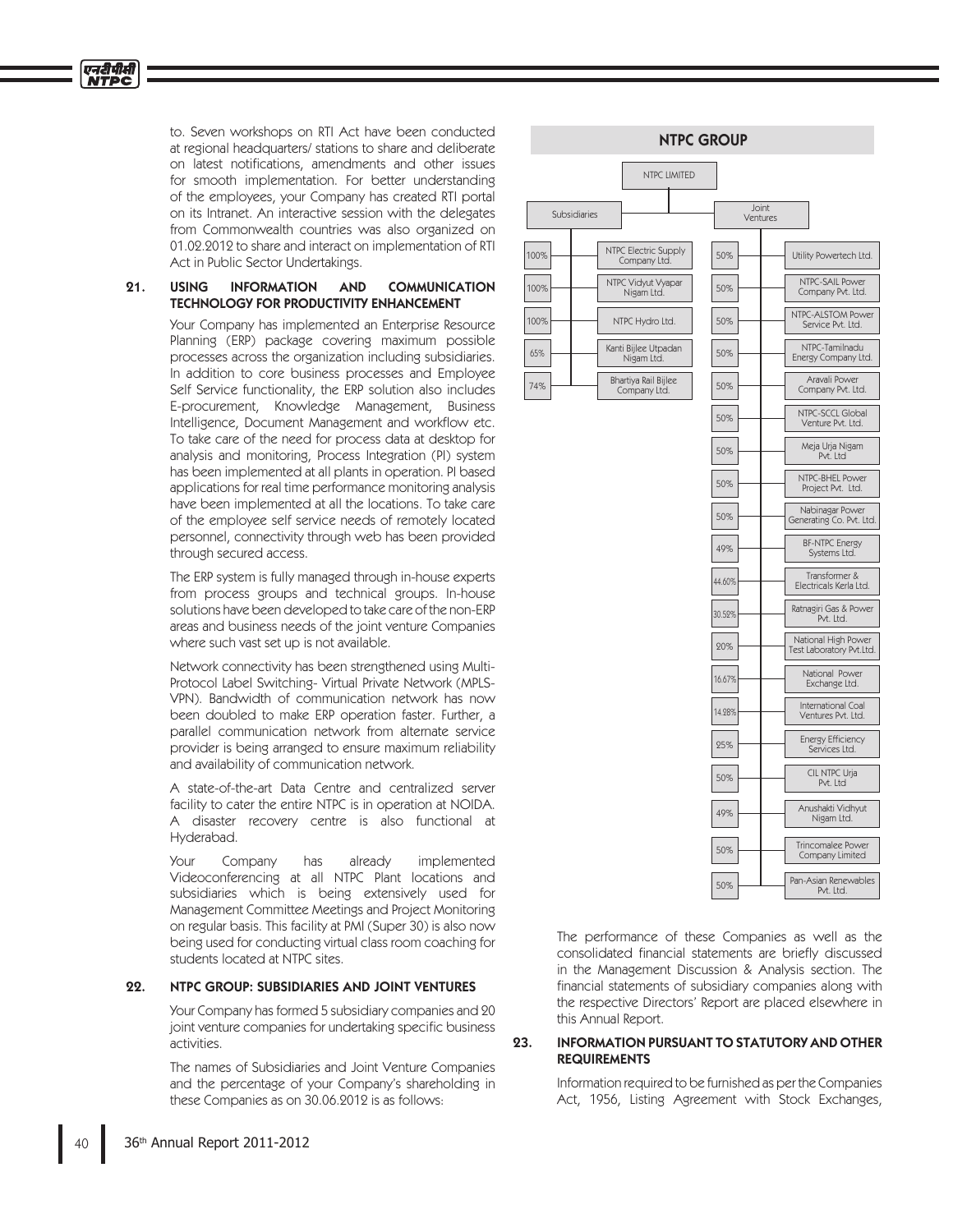Government guidelines etc. is annexed to this report as below:

| <b>Particulars</b>                                                                                         | <b>Annexure</b> |
|------------------------------------------------------------------------------------------------------------|-----------------|
| Management Discussion & Analysis                                                                           |                 |
| Report on Corporate Governance                                                                             | Π               |
| Information on conservation of energy,<br>technology absorption and foreign<br>exchange earnings and outgo | Ш               |
| Statement pursuant to Section 212 of<br>the Companies Act, 1956 relating to<br><b>Subsidiary Companies</b> | IV              |
| Statistical data of the grievances                                                                         | V               |
| Statistical information on persons<br>belonging to Scheduled Caste / Tribe<br>categories                   | VI              |
| Information on Physically Challenged<br>persons                                                            | VII             |
| <b>UNGC - Communications on progress</b><br>2011-12                                                        | VIII            |
| Project Wise Ash Utilisation                                                                               | IX              |

## INFORMATION AS PER COMPANIES (PARTICULARS OF EMPLOYEES) RULES, 1975

Ministry of Corporate Affairs, through Notification G.S.R. 289(E) dated 31st March 2011 has amended the Companies (Particulars of Employees) Rules, 1975 by providing that the information required under Section 217(2A) of the Companies Act, 1956 read with the Companies (Particulars of Employees) Rules, 1975 shall be required to be provided for those employees whose remuneration is more than  $\bar{\tau}$  60 lac per financial year, if employed for whole of the year or more than  $\bar{\tau}$  5 lac per month, if employed for part of the year. The said Notification further provides that in case of Government Companies such particulars are not required to be included in the Board's Report.

 Also, any member interested in obtaining such particulars may write to the Company Secretary at the Registered Office of the Company. However, such particulars shall be made available to the shareholders on a specific request made by them during the course of Annual General Meeting to be held on 18.09.2012.

# 24. STATUTORY AUDITORS

 The Statutory Auditors of your Company are appointed by the Comptroller & Auditor General of India. M/s O.P. Bagla & Co., K.K. Soni & Co., PKF Sridhar & Santhanam, V. Sankar Aiyar & Co., Ramesh C. Agrawal & Co. and A.R. & Co. were appointed as Joint Statutory Auditors for the financial year 2011-12.

### 25. MANAGEMENT COMMENTS ON STATUTORY AUDITORS' REPORT

 The Statutory Auditors of the Company have given an unqualified report on the financial statements of the Company for the Financial Year 2011-12.

## 26. REVIEW OF ACCOUNTS BY COMPTROLLER & AUDITOR GENERAL OF INDIA

The Comptroller & Auditor General of India, through

letter dated 21.05.2012, has given 'NIL' Comments on the Financial Statements of your Company for the year ended 31<sup>st</sup> March 2012 under section 619(4) of the Companies Act, 1956. As advised by the Office of the Comptroller & Auditor General of India (C&AG), the comments of C&AG for the year 2011-12 are being placed with the report of Statutory Auditors of your Company elsewhere in this Annual Report.

# 27. COST AUDIT

 As prescribed under the Cost Accounting Records (Electricity Industry) Rules, 2001 applicable for financial years 2010-11 and 2011-12, the Cost Accounting records are being maintained by all stations of the Company. The particulars of Cost Auditors as required under Section 233(B) of the Companies Act, 1956 read with General Circular No. 15/2011 dated 11.04.2011 issued by Ministry of Corporate Affairs are given below:

The firms of Cost Accountants appointed for the financial year 2010-11 are (i) M/s Dhananjay V. Joshi & Associates, Pune, Maharashtra, (ii) M/s Jugal K. Puri & Associates, Gurgaon, Haryana, (iii) M/s Mandal Mukherjee Datta & Associates, Kolkata, West Bengal, (iv) M/s S.C. Mohanty & Associates, Bhubhaneshwer, Orissa, (v) M/s V.P. Gupta & Co., Noida, Uttar Pradesh, (vi) M/s Chandra Wadhwa & Co., Daryaganj, Delhi and (vii) M/s Sanjay Gupta & Associates, Janak Puri, New Delhi.

The firms of Cost Accountants appointed for the financial year 2011-12 are (i) M/s Dhananjay V. Joshi & Associates, Pune, Maharashtra, (ii) M/s Jugal K. Puri & Associates, Gurgaon, Haryana, (iii) M/s Mandal Mukherjee Datta & Associates, Kolkata, West Bengal, (iv) M/s S.C. Mohanty & Associates, Bhubhaneshwer, Odisha, (v) M/s V.P. Gupta & Co., Noida, Uttar Pradesh and (vi) M/s Chandra Wadhwa & Co., Daryaganj, Delhi.

The due date for filing Cost Audit Reports for the financial year ended March 31, 2011 was September 27, 2011 and the Cost Audit Reports were filed with the Central Government between 29.07.2011 and 09.09.2011. The due date for filing Cost Audit Reports for the financial year ended March 31, 2012 is September 27, 2012 and the consolidated Cost Audit Report as prescribed for the financial year 2011-12 shall be filed within the prescribed time period.

# 28. BOARD OF DIRECTORS

 Shri M.N. Buch, Shri Shanti Narain, Shri P.K. Sengupta and Shri K. Dharmarajan have ceased to be the Non-Official Part-time Directors on August 25, 2011. Shri A.K. Sanwalka, Shri Kanwal Nath, Shri Adesh C. Jain and Shri Santosh Nautiyal have ceased to be the Non-Official Parttime Directors on January 29, 2012.

Dr. M. Govinda Rao was re-appointed as Non-Official Part-time Director with effect from August 26, 2011 after his tenure of three years was completed on August 25, 2011.

 Shri S.B. Ghosh Dastidar and Shri R.S. Sahoo have joined as Non-Official Part-time Directors of the Company with effect from August 26, 2011. Shri Ajit M. Nimbalkar and